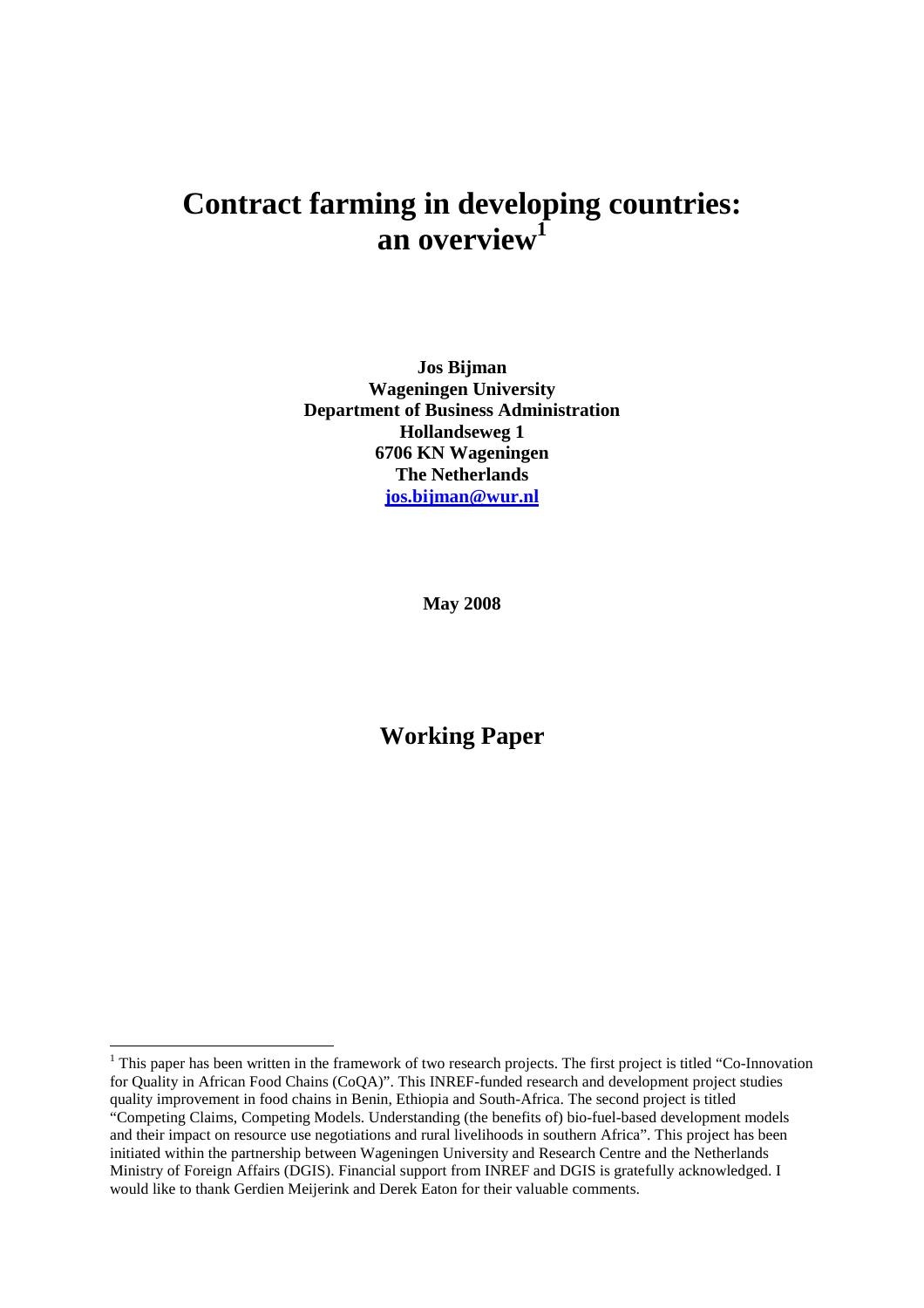#### **Abstract**

This paper presents a review of the literature on contract farming (CF), focussing on recent empirical research on the economic impact of CF. The paper starts with an explanation of the phenomenon of CF, providing definitions, typologies, models and objectives. Using a Transaction Costs Economics framework, the paper explains for which products and market CF seems most suitable. The empirical literature on CF is assessed by answering three questions: Why do smallholders engage in CF? Are smallholders included in or excluded from CF arrangements? What impact does CF have on smallholder income and rural development? Finally, the paper identifies the conditions under which smallholders are most likely to benefit from CF schemes.

#### **Contents**

#### Page

|   | Introduction                                                     |    |
|---|------------------------------------------------------------------|----|
| 2 | Different types, models, objectives, and specifications          |    |
| 3 | Products and markets for which CF is an appropriate tool         | 9  |
| 4 | Contract farming and small-scale farmers: empirical evidence     | 14 |
| 5 | What conditions support smallholders to benefit from CF schemes? | 19 |
| 6 | Conclusion                                                       | 22 |
|   | References                                                       | 23 |
|   | Appendix 1. Advantages and disadvantages of contract farming     |    |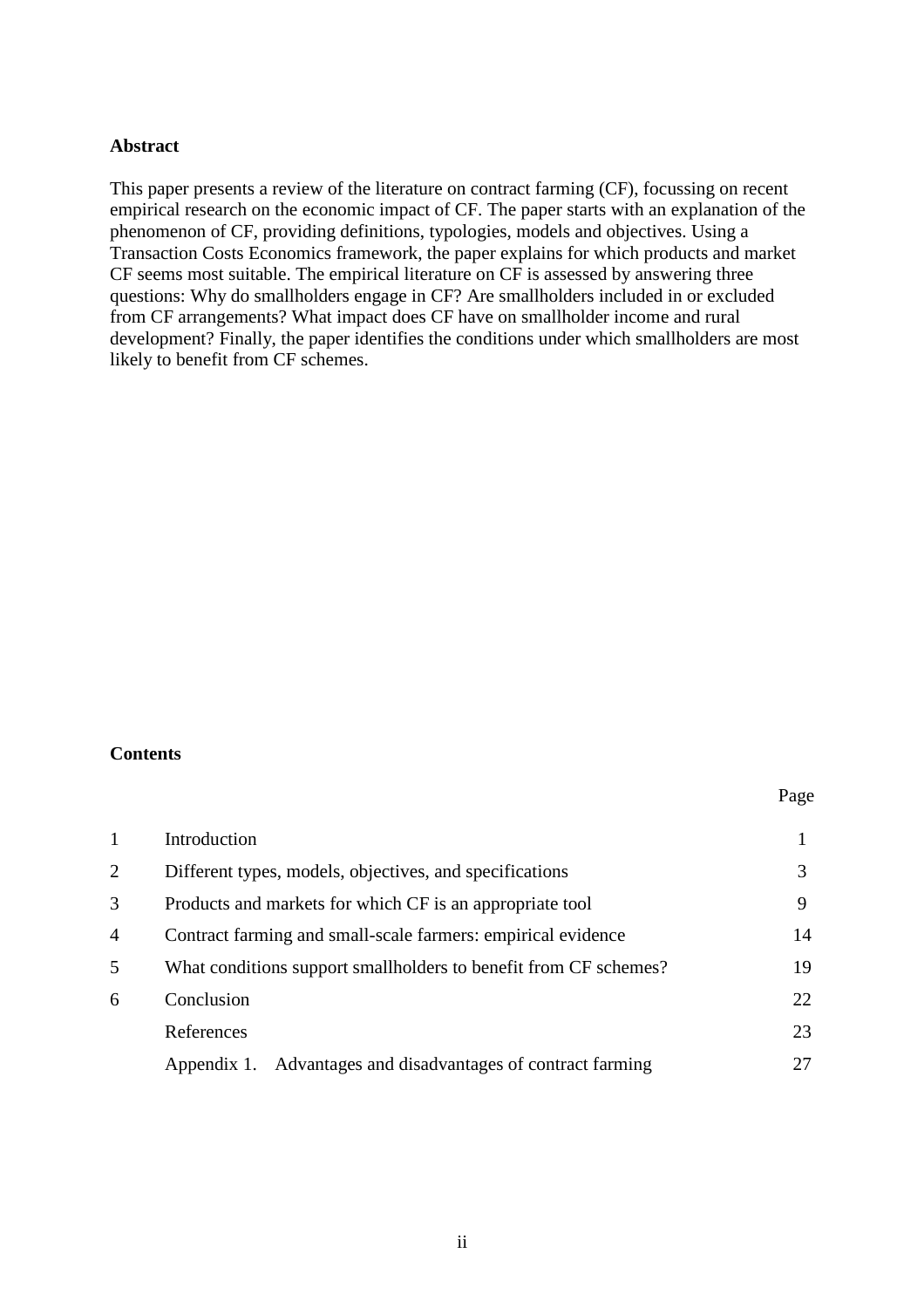#### **1 Introduction**

 $\overline{a}$ 

Producing and selling on a contractual basis is a common arrangement in agriculture all around the world. Contract farming (CF) has existed for a long time, particularly for perishable agricultural products delivered to the processing industry, such milk for the dairy industry or fruits and vegetables for making preserves.<sup>2</sup> At the end of the  $20<sup>th</sup>$  century, CF has become more important in the agricultural and food industries of the developed and developing countries. Spurred by changes in (international) competition, consumer demands, technology, and governmental policies, agricultural systems are increasingly organized into tightly aligned chains and networks, where the coordination among production, processing and distribution activities is closely managed. Contracting between producers on the one hand and processing or marketing agribusinesses on the other hand is one of the methods to strengthen vertical coordination<sup>3</sup> in the agrifood chain.

The trend towards more contract farming, and the reasons behind it, have been extensively described for the agrifood industry in developed countries (e.g. Martinez and Reed, 1996; Royer and Rogers, 1998). Developing countries are impacted by the same trends in the agrifood system, and also experience an increase in CF. However, for developing countries there are a number of developments that may lead to an even more rapid expansion of CF. One of these developments is the rise of supermarkets in food retailing. Over the last two decades, the number of supermarkets has grown rapidly in the urban areas of developing countries, particularly in Asia and Latin America (Reardon and Berdegué, 2002). Supermarkets have procurement practices that favour centralized purchasing, specialized and dedicated wholesalers, preferred supplier systems, and private quality standards (Shepherd, 2005). These characteristics of the supermarket procurement systems require more vertical coordination among production, wholesale and retails, thus favouring the introduction of CF. Another development relevant for CF in developing countries is the reduction of the role of the state in providing marketing, input and technical services. As provision of inputs and services by independent firms is often weak, CF can solve the problem of farmer access to inputs (Key and Runsten, 1999). A third development refers to the ambition of donors, development NGOs and governments of developing countries to strengthen smallholder access to markets. These agencies consider CF as one of the main instruments to link smallscale farmers to domestic and even foreign markets and thereby to reduce poverty (IFAD, 2003; Dannson, 2004; World Bank, 2007).

As CF has become more important for the agrifood industry of developing countries, there is a demand for better insight in the advantages and disadvantages of CF for farmers and contractors, as well as in the conditions under which CF works both efficient and fair. The purpose of this paper is to review the empirical literature on CF in developing countries, focussing on the effects for smallholder farmers.

 $2$  Little and Watts (1994) provide a historical overview of contract farming in the USA, in Latin America and particularly in Sub-Saharan Africa. The authors discuss economic, social and political aspects of CF.

<sup>3</sup> Many authors use the term vertical integration when describing the alignment between activities at different stages of the supply chain, or between the activities of the sellers and the buyers. However, this term may lead to confusion because in economics vertical integration is reserved for the situation where two formerly independent assets have been brought under unified ownership. To prevent misunderstanding, we will use the term vertical coordination.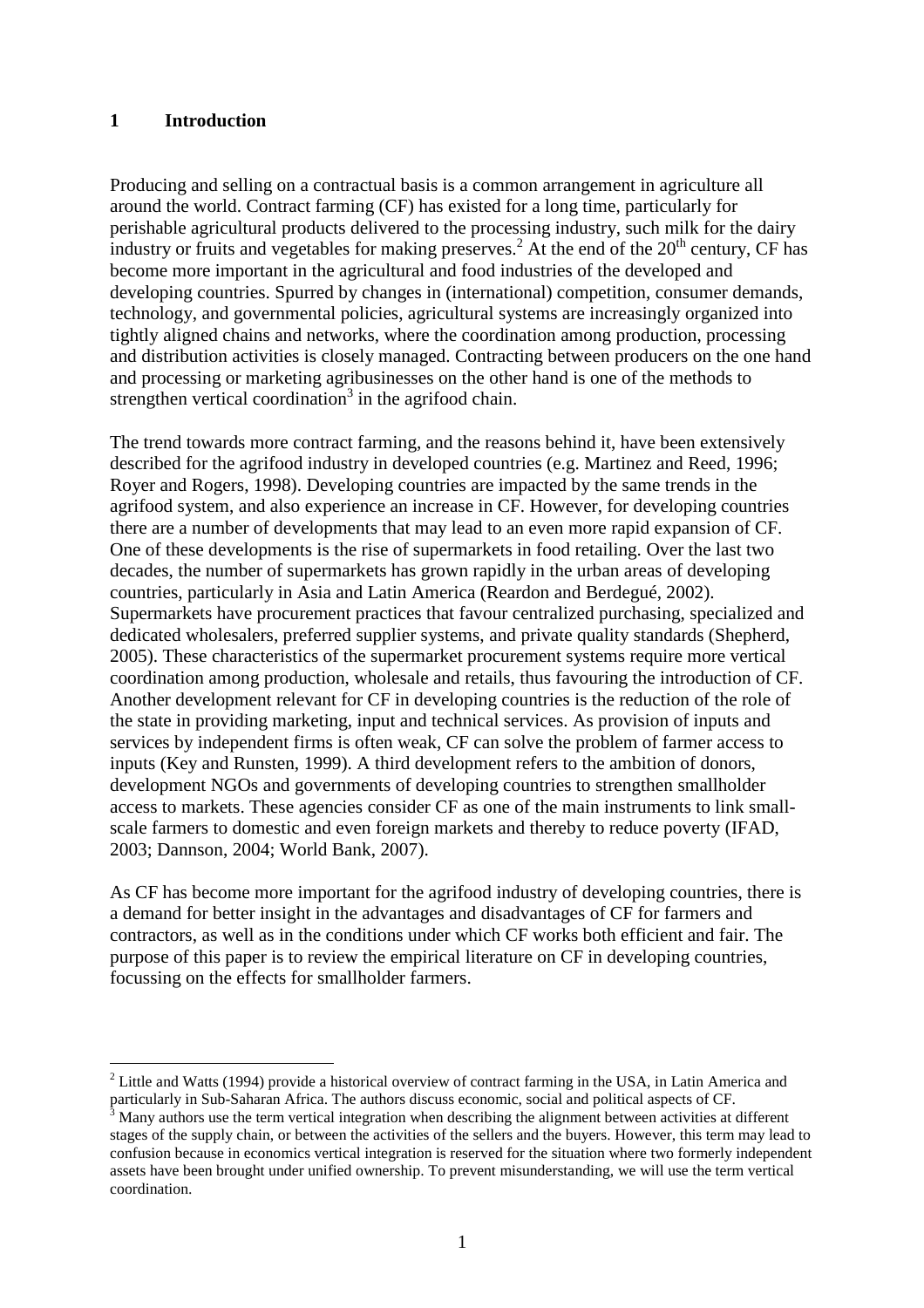The paper is structured as follows. Section 2 answers the question 'what is contract farming?' It provides an overview of the different types, models, objectives and specifications that can be found in CF around the world. Section 3 discusses the products and markets for which CF seems most suitable. In Section 4 we zoom in on the impact of CF for small farmers. Section 5 discusses the conditions that make CF work, such as enabling state policies and NGO support. Section 6 presents several concluding remarks. Finally, Appendix 1 presents a list of the advantages and disadvantages of CF, for farmers and/or for contractors, as they have been found in the literature. One issue that is not covered in this paper, and will be dealt with in a separate paper, is the role of Producer Organisations in CF.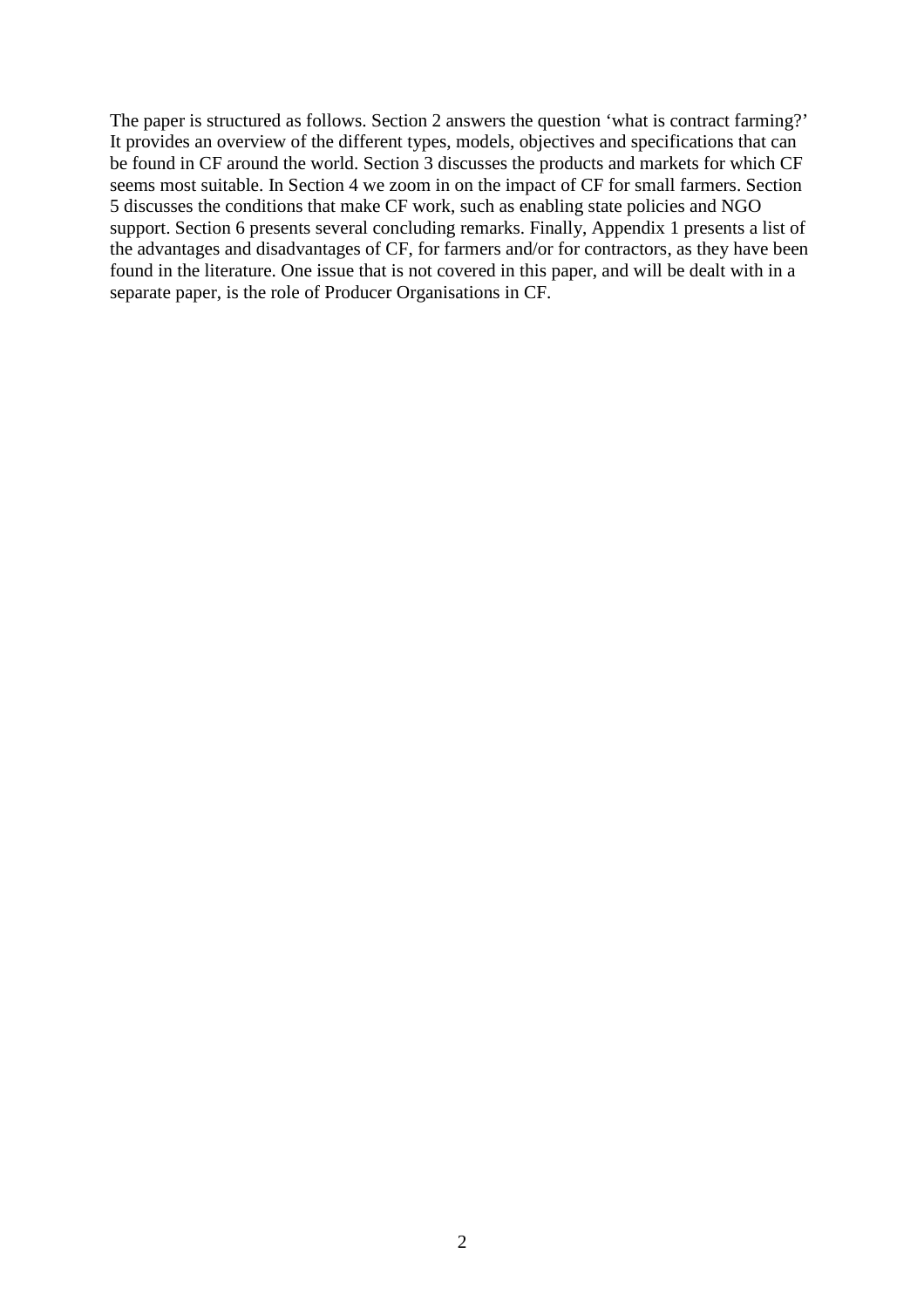## **2 Different types, models, objectives, and specifications**

CF has been defined as an agreement between one or more farmer(s) and a contractor for the production and supply of agricultural products under forward agreements, frequently at predetermined prices (Eaton and Shepherd, 2001). The US Department of Agriculture defines contract farming as "the growing and marketing of farm products under such circumstances that selective terms of the market-quantity, grade, size, inspection, timing, or pricing are specified to both the grower and the processor or shipper before production is undertaken."<sup>4</sup> The contractor can be a processing firm or a trading/marketing firm; it can be a private or a public entity. The agreement often includes the provision of production support by the contractor, such as inputs and technical assistance. The basis of a CF arrangement is a commitment on the part of the farmer to provide a specific commodity in quantities and at quality standards determined by the contractor and a commitment on the part of the contractor to support the farmer's production and to purchase the commodity.

The initiative to establish a CF scheme usually comes from the contractor, seeking to improve the supply of homogeneous (high) quality products and to increase capacity utilisation of specific assets (in the case of processing). Contract farming may also be driven by state concerns to promote critical commodity chains (for example in China), or by input suppliers who wish to expand input sales (examples can be found in the feed-to-meat chains of developed countries).

In most of the literature, the terms 'contract farming' and 'outgrower scheme' are often used interchangeably. However, Glover and Kusterer (1990) make a distinction between CF for private contractor arrangements and outgrower schemes for those involving public enterprises and parastatals. In both types of schemes farmers contract to grow crops or raise animals for a contractor who takes care of the processing and/or marketing of the agricultural product. Eaton and Shepherd (2001: 48) suggest that outgrower schemes were typically used in Africa.

All of the literature on contract farming emphasizes the diversity of contractual arrangements between farmers and contractors. This diversity is a result of the technical requirements of production and the associated production and transaction costs (Simmons et al., 2005). Still, to support comparison and evaluation, several typologies of CF models and contracts have been made. In this section we discuss the different CF models, the typologies of contracts, the distinctions between formal and informal contracts, and the various specifications that can be found in farming contracts.

#### *Contract farming models*

Eaton and Shepherd (2001), in their FAO manual for CF, distinguish between five models. These models differ in the type of contractor, the type of product, the intensity of vertical coordination between farmer and contractor, and the number of key stakeholders involved.

The centralized model can be considered as the classical CF model where a processor or packer buys produce from a large number of (small) farmers. In this model there is strict vertical coordination, which means that quality is tightly controlled and quantity is determined at the beginning of the growing season. Typically, products traded under this model require a

 4 The USDA definition can be found at: http://www.usda.gov/oce/smallfarm/usdaterms.pdf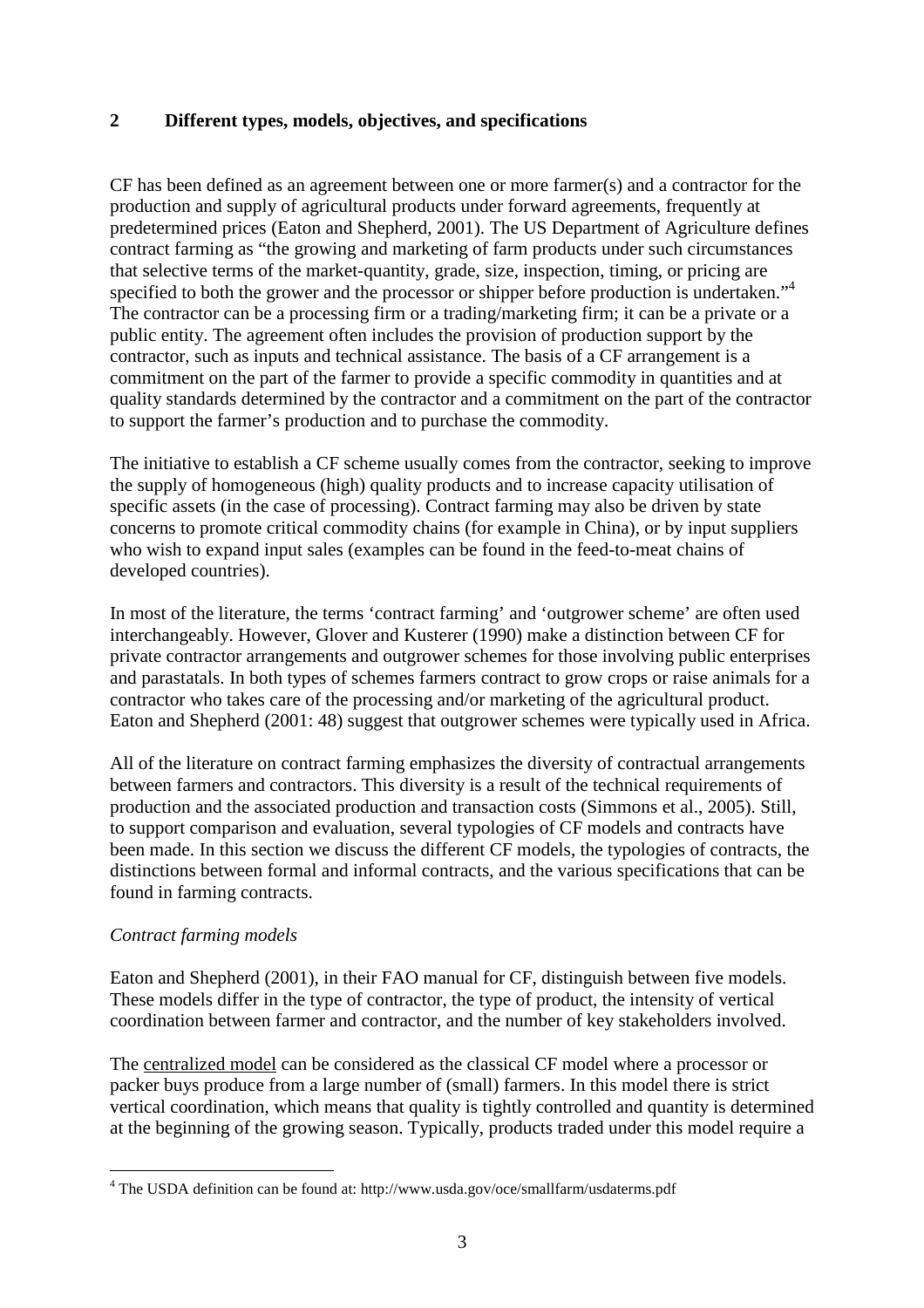high degree of processing, such as sugar cane, tea, coffee, milk, poultry, and vegetables for the canning industry. Given the importance of economies of scale in processing and thus the large quantities of uniform product required processors often prefer to source from large farmers.

The nucleus estate model is a variation of the centralized model where the contractor not only sources from independent farmers but also has its own production facilities (an estate plantation). The central estate is usually used to guarantee throughput for the processing unit but is sometimes used only for research and breeding purposes. Contractors often used to be state owned farms that have reallocated land to former workers. This model is mainly used for perennial crops, but there are examples of applications of this model in other crops. Eaton and Shepherd (2001: 50) give an example of a dairy nucleus estate in Indonesia where the central estate is primarily used for the rearing of "parent stock". Vertical coordination in this model varies.

Under the multipartite model, a joint venture between a statutory body and a private company contracts with farmers. Also public or private providers of credit, extension services, and inputs may be part of the arrangement. As part of the liberalization process in the 1980s and 1990s, many governments in developing countries actively invested in contract farming through joint ventures with private companies (Little and Watts, 1994). Multipartite structures are common in China where government departments as well as township committees have set up joint ventures with domestic and foreign investors to establish a processing unit and to enter a CF arrangement with local farmers (Sonntag et al., 2005). When the joint venture has sufficient discretion to control its transactions with the farmers, vertical coordination will be intense. Given the involvement of a public partner in the joint venture, the farmer-contractor relationship may be affected by the political interests of this partner.

The informal model is characterized by individual entrepreneurs or small companies contracting informally with farmers on a seasonal basis, particularly for crops such as fresh fruits and vegetables. Crops usually require only a minimal amount of processing, such as sorting, grading and packaging. Eaton and Shepherd (2001: 54) emphasize that the success of the informal initiative depends on the availability of supporting services, which, in most cases, are likely to be provided by government agencies. For example, while contractors following the centralized model will probably employ their own extension staff, small individual traders usually have to depend on government extension services. An informal contractual relationship provides fewer options for vertical coordination than a more formal relationship.

Under the intermediary model there are at least three parties to the CF arrangement; a processor or major trader formally contracts with a collector (or middlemen) who then informally contracts with a number of farmers. This model, which can be considered as a combination of the centralized and informal models, is common practice throughout Southeast Asia. As there is no direct link between contractor and farmers, this model has several disadvantages for vertical coordination and for providing proper incentives.

## *A typology of contracts*

A classical typology of agricultural contracts has been made by Mighell and Jones (1963), who distinguish between market-specification contracts, production-management contracts,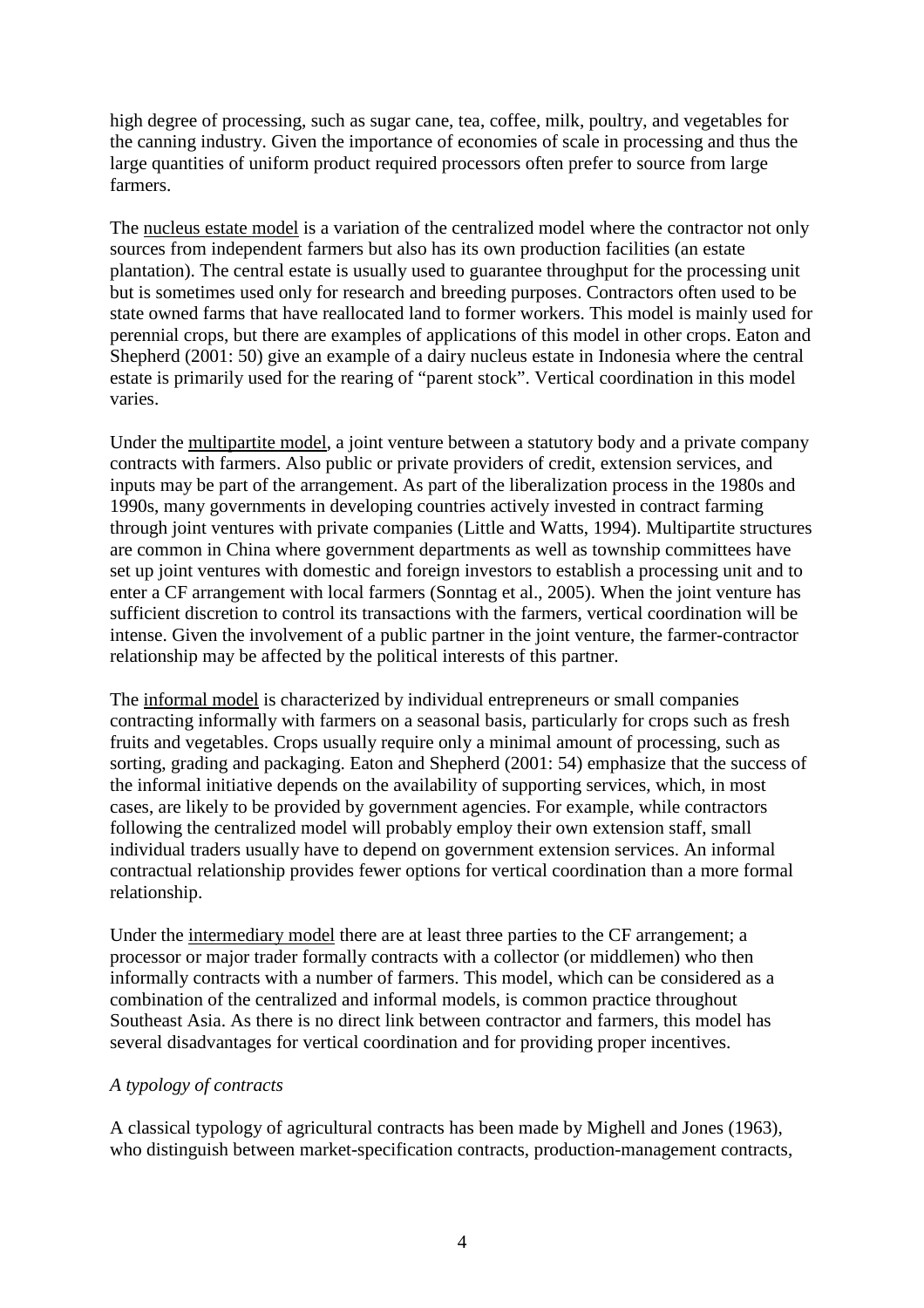and resource-providing contracts. These contracts differ in their main objectives, in the transfer of decision-rights (from the farmer to the contractor), and in the transfer of risks.

A market-specification (or marketing) contract is a pre-harvest agreement between producers and contractors on the conditions governing the sale of the crop/animal. Besides time and location of sales, these conditions include the quality of the product, thus affecting a few of the production decisions of the farmer. The contractor reduces the producer's uncertainty of locating a market for the harvest. Under the market-specification contract the farmer maintains most of the decision rights over his farming activities and thus his farm assets. Under this contract the farmer bears most of the risk of his production activities.

The production-management contract gives more control to the contractor than the marketspecification contract, as the contractor will inspect production processes and specify input usage. Under this type of contract, producers agree to follow precise production methods and input regimes. Under the production-management contract, the farmer has delegated a substantial part of his decision rights over cultivation and harvesting practices to the contractor; he is willing to do so because the contractor takes on most of the market risks.

Under the resource-providing contract the contractor not only provides a market outlet for the product, but he also provides key inputs. Providing inputs is a way of providing in-kind credit, the cost of which is recovered upon product delivery. How much decision-rights and risk is transferred from the farmer to the contractor depends on the actual contract. Resourceproviding contracts can include production-management, thus shifting most decision-rights and risks to the contractor, but can also just focus on providing inputs and an output market and leaving most of the production decisions as well as a substantial part of the risk with the farmer.<sup>5</sup>

Minot (1986) has discussed how the three different types of contracts can solve particular transactional problems (when comparing contract farming with spot market transactions). A market-specification contract can reduce the cost of gathering and exchanging information about demand, quality, timing and price, thus reducing uncertainty and the concomitant market risks. By increasing information exchange, a market-specification contract reduces coordination costs (as compared to spot market trading). Coordination costs are particularly present in the case of (1) perishable products supplied for processing, exports or supermarkets; (2) complex quality products; and (3) new (niche) markets. The resourceproviding contract can reduce the costs of obtaining credit, inputs and extension services, including the cost of screening and selecting these services. This type of contract is typically applied in the case of crops for which the quality of the output depends on the type and quality of inputs, as well as in the case where inputs provision reduces production costs for the farmer and thereby purchasing costs for the contractor. Finally, the productionmanagement contract specifies cultivation practices to achieve quality, timing and least-cost production, thus even more economizing on coordination costs. It may also support skills development of the producer, and thereby reduce future transaction costs.

This typology of farming contracts has been developed from the perspective of the farmer (in a developed country context). Therefore, the focus is on the implications of each type for

 $\overline{a}$  $<sup>5</sup>$  While this typology has been used by many authors, it has recently been criticized by Hueth et al. (2007) for</sup> being of little value for understanding contemporary agricultural contracts. There main point of critique is that this distinction does not hold in practice. Most contract combine elements of marketing (which is the interest of the farmer) and managing or coordinating production (which is the interest of the contractor).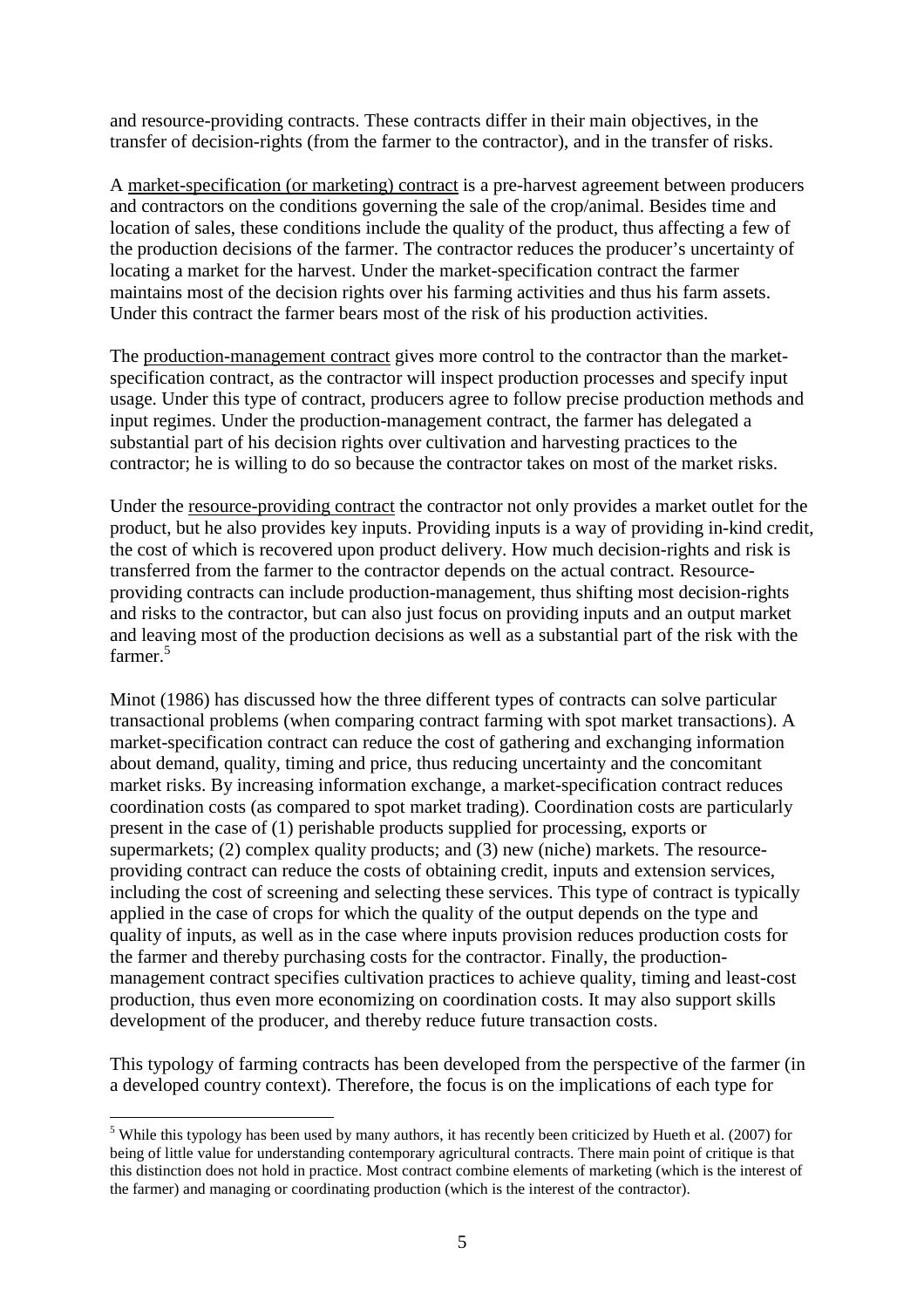farmer risk and farmer decision-rights. Other typologies take the perspective of the contractor, and compare CF with other institutional arrangements the contractor could choose, such spot market purchasing or vertical integration (e.g. bringing the farming and processing/marketing activities under unified ownership). Singh (2002: 1621) used the contractor perspective in his typology of contracts, distinguishing between: (a) procurement contracts under which only purchase conditions are specified; (b) partial contracts wherein only some of the inputs are supplied by the contractor and produce is bought at pre-agreed prices; and (c) total contracts under which the contractor supplies and manages all the inputs of the farm and the farmer becomes just a supplier of land and labour. These types more or less coincide with the types distinguished by Mighell and Jones (1963).

#### *Formal or informal contracts*

Another way of categorizing contracts is by making a distinction between formal (or written) and informal (or verbal) contracts. In agriculture, contracts are often simple and verbal (Bogetoft and Olesen, 2004). There are good reasons why most contracts are informal and incomplete. Often, the agreement contains variables that cannot easily be verified by the court in case of contract breach. While contract partners know whether the agreement has been honoured or not, for instance whether the right quality has been delivered, it may be difficult for outsiders to assess whether the actual quality is equal to the one described in the contract. An even more mundane explanation for the simplicity of agricultural contracts is that simplicity is efficient. Even if parties are able to write complete contracts, it may be less costly to engage in simple informal contracting and rely on self-enforcement instead of third party protection. Moreover, in many developing countries, notably in Sub-Saharan Africa, there is no tradition of written contract. The traditionally used informal agreements and understandings are still commonly used and respected (Fafchamps, 2004).

Although CF is becoming more important in developing countries, this does not necessarily lead to more formal contracts. Informal contracts are generally more efficient. However, to understand the sustainability of verbal contracts, I will elaborate here on the foundations of the enforcement of informal contracts.

Because informal contracts cannot be enforced by legal authorities (or other third parties) they are called self-enforcing contracts, which means that parties have incentives to honour the contract in all contingencies. These incentives can be both economic and social (Nooteboom, 2002; Klein Woolthuis et al., 2005). Economic incentives to comply with the contract can be derived from the contractual relationship itself or from the larger network of current and potential contracting partners. Relationship-specific incentives to honour the contract result from (mutual) dependency or from the unique partner value. This is a micro-based, or bilateral, incentive. Contracting parties may also have a macro-based (or multilateral) incentive to honour the contract. The so-called reputation mechanism (MacLeod, 2007) means that parties have a calculative interest in cooperation in the current contract because they expect payoffs from future cooperative behaviour. The reputation mechanism means that contract breach not only reduces future trading opportunities with the harmed party, but also forecloses future trade with other parties because the breaching party obtains a reputation of being untrustworthy.

Reputation plays an important role in self-enforcing agricultural contracts. Although contracts in agriculture are usually short-term (annual) agreements, they are often (automatically) renewed unless one party makes an early commitment not to renew or one of the parties does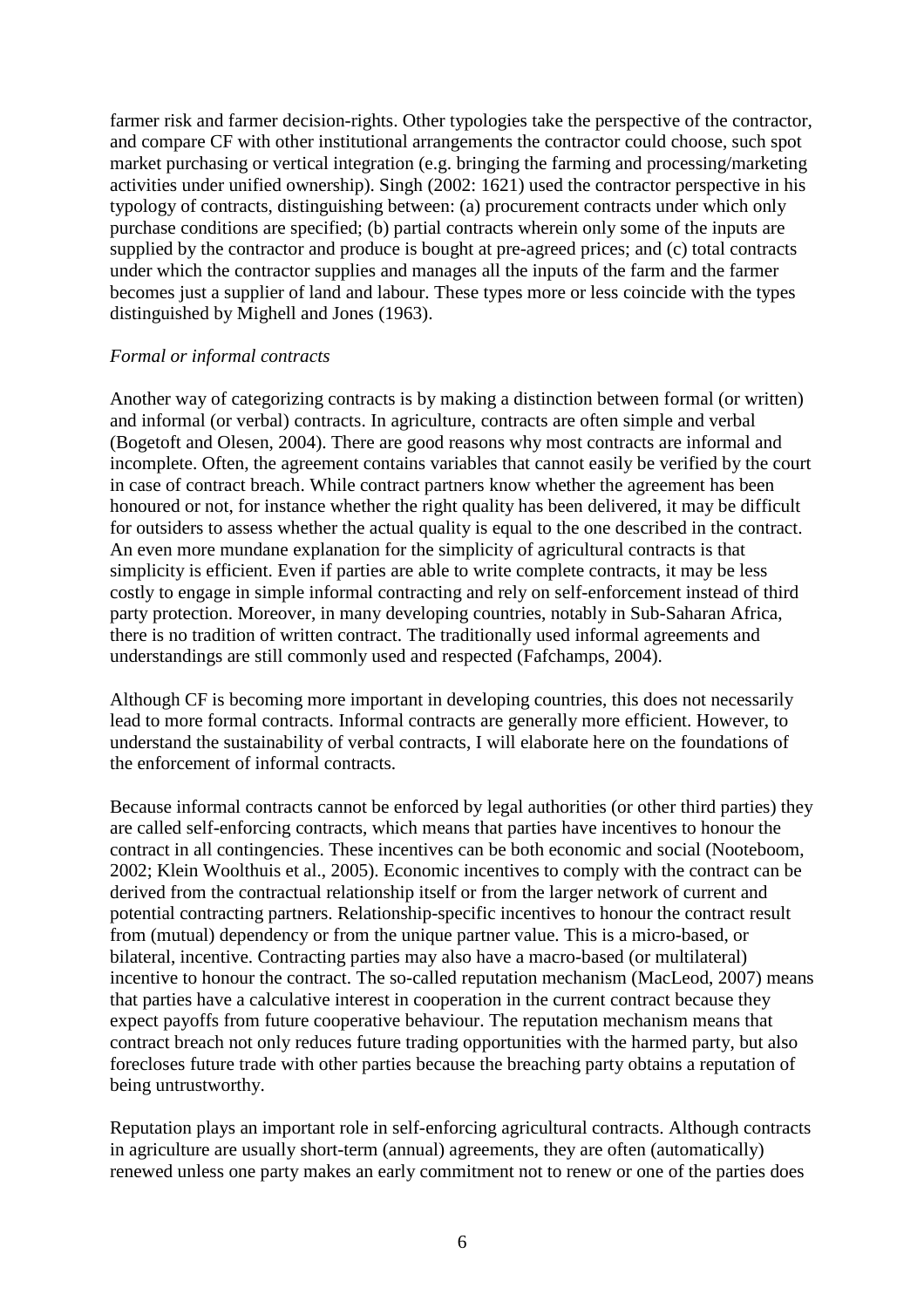not comply with the contractual agreements. This self-enforcement mechanism of agricultural contracts has been found both in developed countries (e.g., Allen and Lueck, 2003; Bogetoft and Olesen, 2004) and developing countries (e.g. Key and Runsten, 1999). Warning and Key (2002: 257), writing about contracts in peanut production in Senegal, found that "most contract enforcement actually occurs through a repeated-game approach in which delinquent contracting farmers are denied future participation in the program."<sup>6</sup>

Also for the social incentives to honour a contract we can distinguish between those that are relationship-specific (or bilateral) and those that are community-specific (or multilateral). On a bilateral level, repeated interaction can lead to empathy, identification, routinization, and affection. Empathy entails that one knows and understands how partners think and feel. It allows one to assess strengths and weaknesses in competence and intentions, to determine limits of trustworthiness under different conditions (Nooteboom, 2002). Identification entails that partners have shared understanding about the goals of the contractual relationship and even develop shared norms to be applied in the relationship (Akerlof and Kranton, 2005). Routinization means that the relationship is taken for granted. On a multilateral level, contracting parties refrain from opportunistic behaviour because the prevailing values, norms, customs, and moral obligations in the community induce behaviour of compliance (Bowles and Gintis, 2002; Keefer and Knack,  $2005$ ).<sup>7</sup>

#### *Contract objectives and provisions*

 $\overline{a}$ 

Contracts in agriculture have three distinct functions (Hueth et al., 1999; Wolf et al., 2001). First, they serve as a coordination device, allowing individual actors to make decisions (e.g. on resource allocation) that are aligned with decisions of the partner(s). Coordination is meant to ensure that products of the right quantity and quality are produced, and delivered at the right time and place. For instance, contracts commonly specify the volume to be delivered to the contractor in order for the producer to know how much to sow or plant and for the contractor to know how much processing capacity to install. To a limited extent, coordination can be obtained by financial incentives. However, more detailed coordination requires information that cannot be transferred through prices. This information problem is solved through contractual provisions on the obligations of each partner and on clarifying which partner may decide on those actions that are not stipulated in the contract. Second, contracts are used to provide incentives and penalties in order to motivate performance. Without proper incentives to each contract partner, no transaction will take place. Particularly when the contractor demands specific activities from the farmer, for instance in the case of special quality, the contract clarifies what compensation the farmer will obtain for these activities. The contract can include an agreement on the price, but it can also indicate what price determination mechanism will be used to decide on the proper compensation. Third, the contract clarifies the allocation of financial risk. For example, farmers can mitigate the risk of income loss due to poor yield by signing an agreement with a contractor that specifies a portion of compensation independent of realized yields. These three objectives can also be

 $6$  Guo et al. (2005), writing about contract farming in China, found that informal contracts resulted in higher contract compliance, compared to written contracts. They attribute this contract performance to the importance of reputation in the social networks in which the transactions take place.

 $<sup>7</sup>$  In this brief discussion of the origins of self-enforcement, we have not used the concept of trust (although it is</sup> often mentioned in the literature), as we prefer to consider trust as an outcome (as suggested by Grandori and Soda, 1995) and not as a characteristic of the contractual relationship. Interestingly, both economists and sociologists have argued that repeated exchanges provide information about the cooperative behaviour of exchange partners, thereby allowing for informed choices of whom to trust and not trust (Poppo and Zenger, 2002).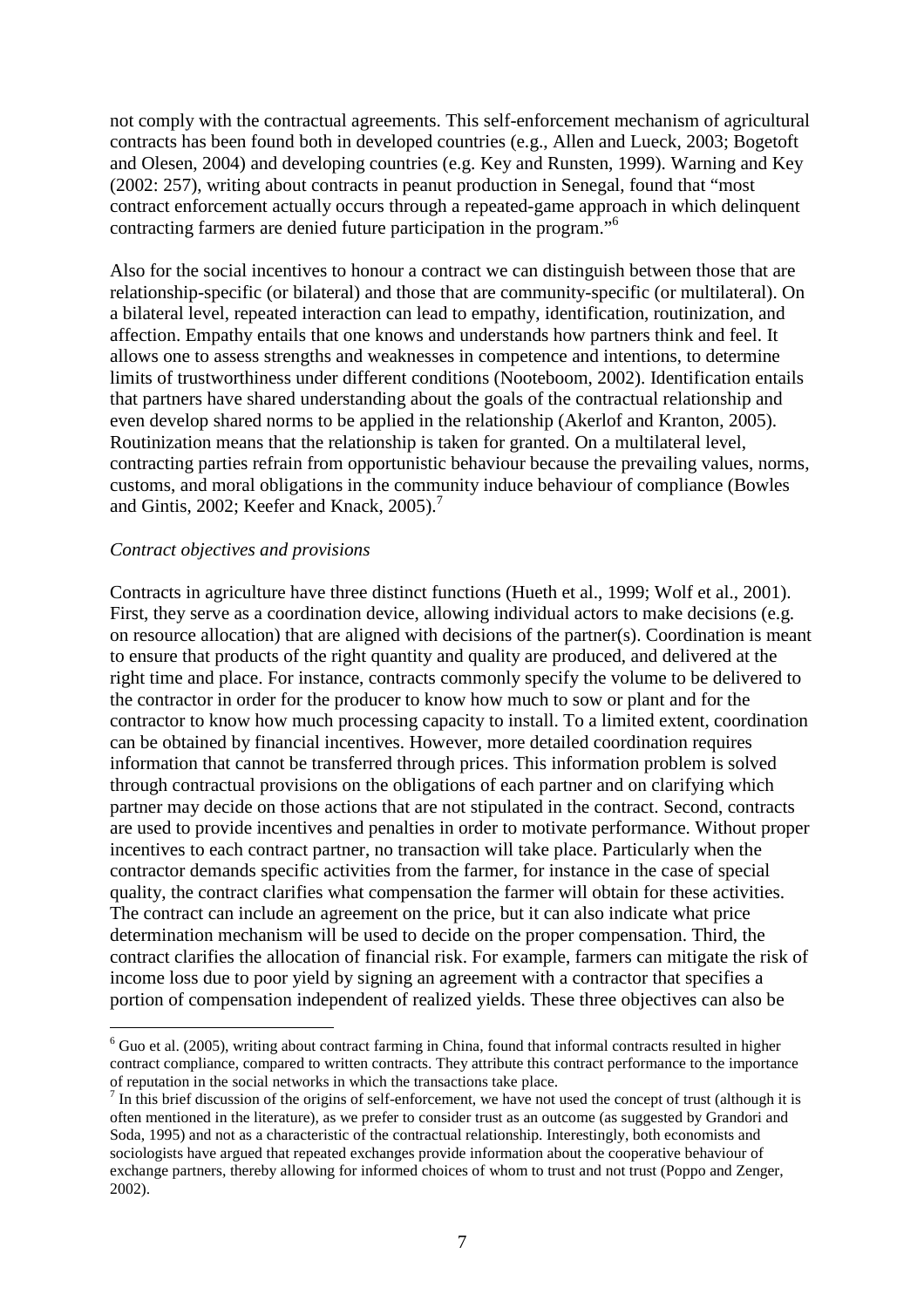categorized in two groups: coordination and motivation (Milgrom and Roberts, 1992; Bogetoft and Olesen, 2004). Motivation includes both incentives and risk sharing, as the latter is directly related to incentives; risk-averse producers need higher compensation for risky activities.<sup>8</sup>

Contracts are particularly important in situation of quality management, i.e. where improving and/or guaranteeing the product quality is of particular importance to the contractor. One can think of situations of product differentiation, value-added strategies and control of the production process (e.g. in organic) where quality management is particularly important. See section 3 for a further explanation of the conditions under which CF is particularly applied.

The objectives of coordination and motivation may differ in importance. In some cases, coordination is the primary concern, for instance where product perishability requires fine synchronisation of harvesting and processing. This objective favours a productionmanagement contract, and can be fined in the high-quality vegetables processing industry. In other cases, the motivational issues are at the forefront, because of potential lock-in effects with resulting underinvestment or in situations of asymmetric information. In these situations a resource-providing contract may be the solution, inducing the farmer to make the investments he would not do otherwise. The particular trade-off between coordination and motivation depends on the context of the CF arrangement, such as legal environment or the availability of (state provided) technical support, on the preferences of the parties involved, and on the distribution of information.

Contracts also differ in the number and kind of specifications. According to Singh (2002), every contract involves at least four specifications: price, quality, quantity and time. However, most contracts include more provisions than just these four. Table 1 lists the specifications that can often be found in CF arrangements.

#### **Table 1. Provisions often found in agricultural contracts**

- $\rightarrow$  the duration of the contract<br> $\rightarrow$  the quality standards to be a
- the quality standards to be applied
- 
- $\geq$  quality control (when, how, who is responsible, who pays)<br>  $\geq$  the quantity that the farmer is obliged or allowed to deliver
- $\geq$  the quantity that the farmer is obliged or allowed to deliver<br> $\geq$  the cultivation / raising practices required by the contractor  $\triangleright$  the cultivation / raising practices required by the contractor  $\triangleright$  the timing of delivery
- $\geq$  the timing of delivery<br> $\geq$  nackaging, transport a
- $\geq$  packaging, transport and other delivery conditions<br> $\geq$  price or price determination mechanism (such as fi
- price or price determination mechanism (such as fixed prices, flexible prices based on particular (spot) markets, consignment prices, or split prices)
- $\triangleright$  technical assistance<br> $\triangleright$  procedures for pavir
- $\geq$  procedures for paying farmers and reclaiming credit advances  $\geq$  insurance
- $\triangleright$  insurance<br> $\triangleright$  procedure

 $\overline{a}$ 

procedures for dispute resolution

Source: Own compilation based on Eaton and Shepherd (2001); Singh (2002); Kirsten and Sartorius (2002).

<sup>8</sup> Putting it in different terms, Sykuta and Cook (2001) distinguish three basic objectives in every contractual arrangement: to agree on the allocation of value, the allocation of risks, and the allocation of decision rights. The allocation of value relates to the distribution of gains from the contracted transaction, specifically on the price or the price determination mechanism, and to the delivery conditions under which particular prices are paid. The allocation of risks relates to the uncertainty that contract partners face and the potential financial impact of these uncertainties, and the mechanisms to reduce the risks. In other words, it makes clear who bears the market risk, the production risk, the transport risk, etc. The allocation of decision rights relates to the control one or the other party has over the numerous activities and decisions that together constitute the transaction. For instance, a production-management contract allocates substantial decision rights over production activities to the contractor (and thus away from the farmer).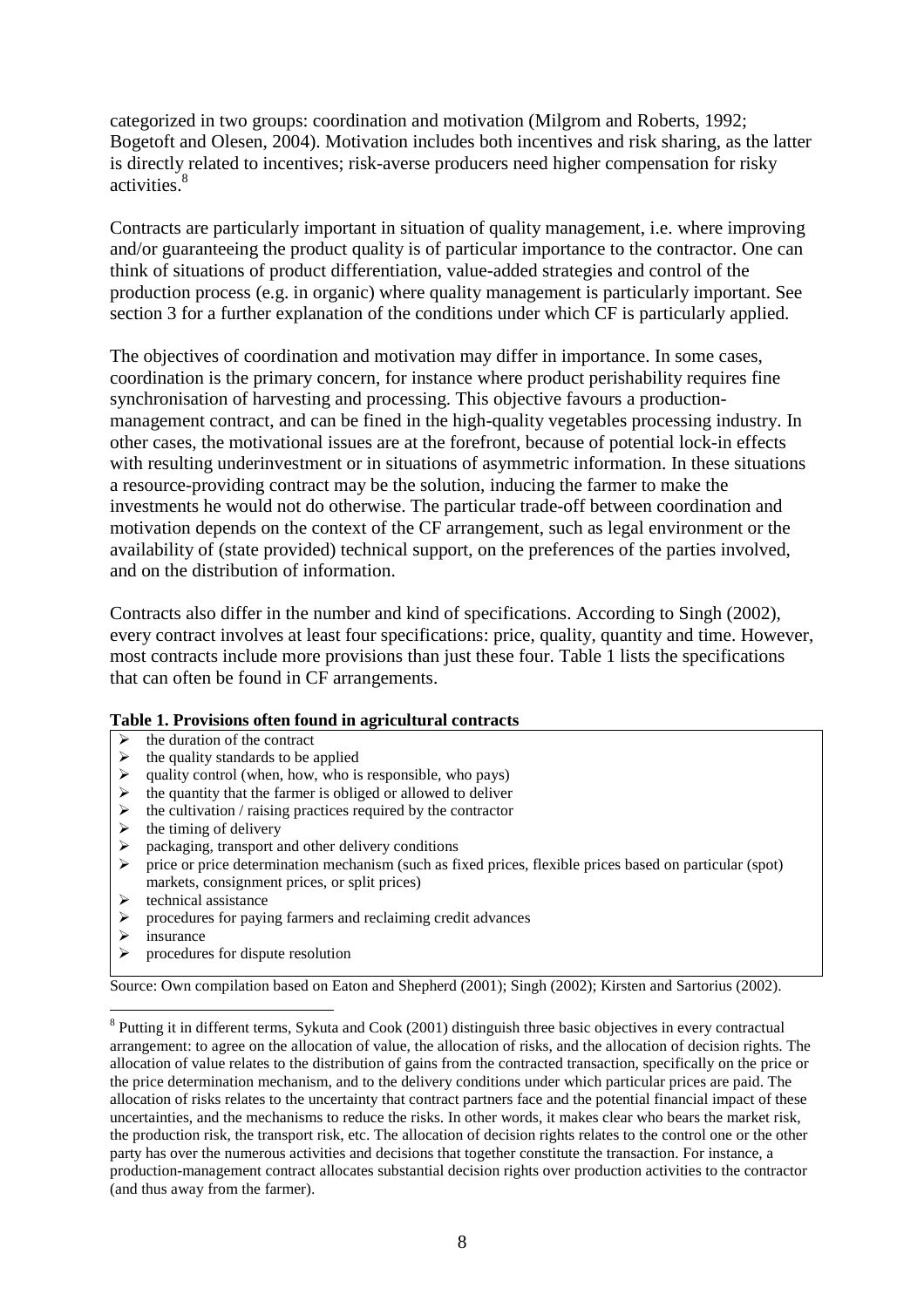#### **3 Products and markets for which CF is an appropriate tool**

Not all transactions with agricultural products are suitable to be governed by a CF arrangement. As CF involves costs for both producers and contractor, these costs must be outweighed by the benefits, and the positive result of cost and benefit of CF must be larger than with other arrangements for selling/buying the product. The cost of carrying out a transaction between buyer and seller (in our case a farmer and its customer) are commonly called transaction costs. The theoretical framework that is commonly used to explain the choice of arrangement for carrying out the transaction is called Transaction Cost Economics (TCE). In this section we will briefly explain the assumption and prediction of this theory. Important explanatory factors in TCE are the characteristics of the transaction, particularly the investments involved and the uncertainty that buyers and sellers face. Transaction costs generally increase when more vertical coordination between seller and buyer is needed. Thus, studying the vertical coordination requirements provides indications on why particular arrangements will be used. Vertical coordination depends on the type of products and the type of market demands. Minot (2007) has made a useful distinction in the factors that influence the need for vertical coordination and therefore the suitability of the CF arrangement: (1) the type of product; (2) the type of buyer; and (3) the type of destination market.

#### *CF as a tool to reduce transaction costs*

The common theoretical explanation for CF is based on Transaction Cost Economics (TCE), a branch of New Institutional Economics (NIE). Central in NIE is the idea that all transactions between economic actors involve costs. These so-called transaction costs relate to finding a market/customer, negotiating, signing a contract, controlling contract compliance, switching costs in case of premature termination of the contract, and all lost opportunities. Transaction costs appear in different forms, almost always caused by uncertainty and/or asymmetric information.

In order to economize on production and transaction costs, transaction parties (bilaterally or unilaterally) choose the most efficient institutional and organizational structure (Williamson, 1985). This so-called governance structure can be defined as the set of rules by which an exchange is administered (Hendrikse, 2003: 243). Governance structures can be classified on a continuum ranging from spot market to hierarchy (or vertical integration). In between these extremes, many so-called hybrid governance structures can be found, combining price (as the dominant governance mechanism in markets) with authority (as the dominant governance mechanism in a hierarchy).<sup>9</sup> Contracts are a typical hybrid governance structure (Menard, 2004). Shifting along the continuum of governance structures, from spot market through contracts and other hybrids to hierarchy, implies a reduction of transaction costs because through a reduction of incentive intensity, a strengthening of administrative control, a reduction of autonomous adaptation, and a strengthening of coordinated adaptation (Williamson, 1991a). However, governance costs rise with more hierarchical and complex governance structure, thus the optimal organisational structure for a particular transaction depends on the trade-off between transaction costs and governance costs.<sup>10</sup>

Transaction costs are determined by human behaviour characteristics and by the attributes of the transaction. Human behaviour is characterized by bounded cognition (it is impossible to

 $\overline{a}$ 

 $9^9$  On the notion of authority (as a hierarchical mechanism) in contracts, see Stinchcombe (1985).

<sup>&</sup>lt;sup>10</sup> TCE focuses on the transaction costs, leaving governance cost open.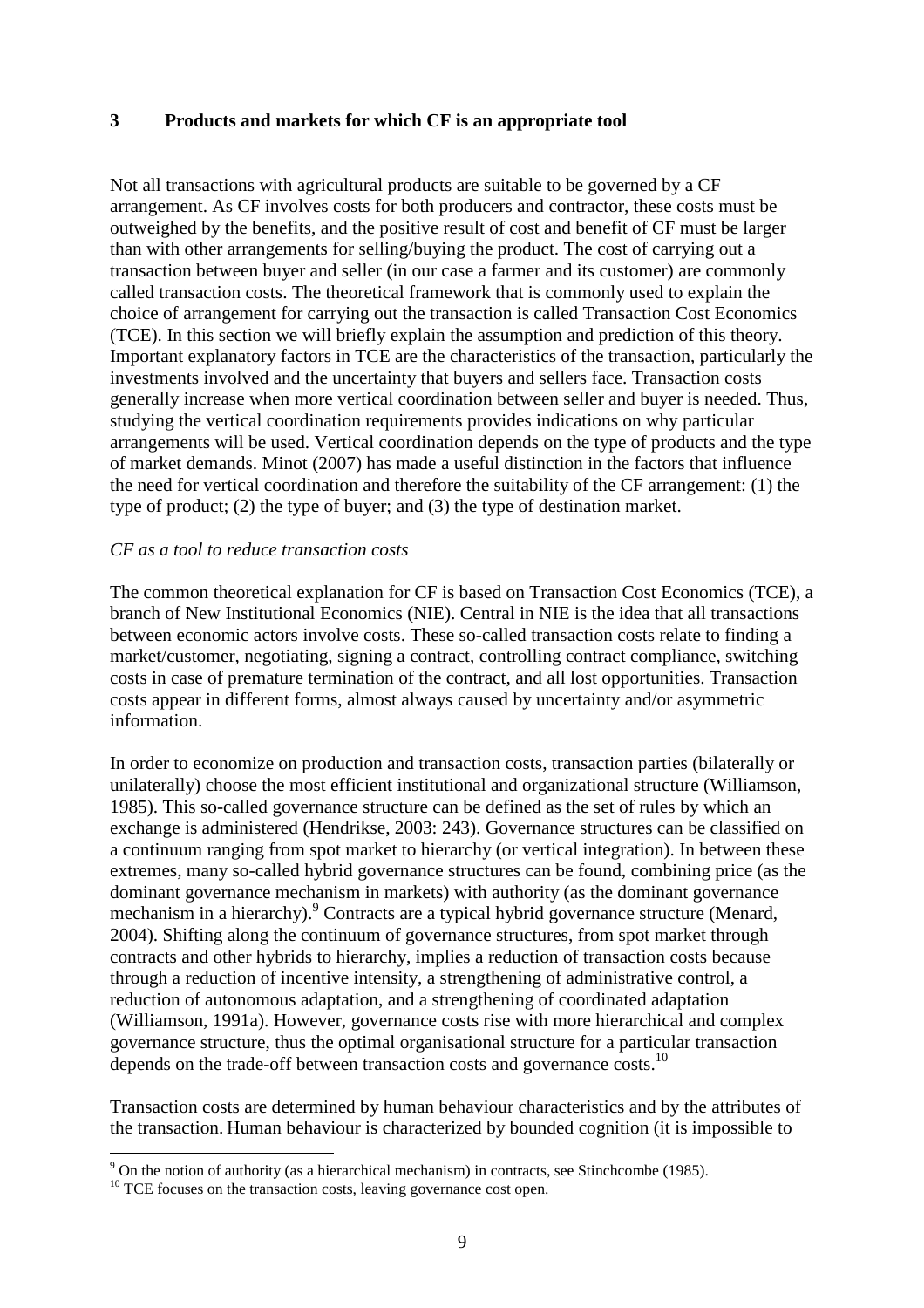foresee every future contingency) and opportunism (economic actors primarily pursue their individual interests). In the classical form of Transaction Cost Economics (TCE), the main attributes of the transaction that determine the size of transaction costs are asset specificity and uncertainty (Williamson, 1985). Asset specificity refers to investments specifically made for the (bilateral) relationship and whose value is substantially lower outside the relationship. Uncertainty is commonly divided into environmental uncertainty and behavioural uncertainty (Lyons, 1996). Environmental uncertainty relates to a lack of information on the market and the natural environment. Behavioural uncertainty relates to the behaviour of the transaction partner: what will he/she do in unforeseen contingencies?

The key mechanism of TCE is that the particular characteristics of the transaction determine (through its effect on transaction costs) the appropriate governance structure. The working hypothesis of TCE is that economic organization is really an effort to "align transactions, which differ in their attributes, which governance structures, which differ in their costs and competencies, in a discriminating (mainly, transaction cost economizing) way." (Williamson, 1991b: 79). In other words, TCE explains how economic actors choose, from a set of feasible institutional alternatives, the governance structure that safeguards their transaction at the lowest costs.

How can TCE explain the optimal organisation for carrying out transactions between agricultural producers and their customers? To find the answer we must study the characteristics of the transactions (including the characteristics of the commodity) and of the transaction partners, and find out how they influence the size of transaction costs. Thus, we must look at the extent of uncertainty, bounded rationality, opportunism, and asset specificity present in the transaction. To explain why CF may be a suitable arrangement for a particular transaction, we will indicate how CF may reduce the transaction costs compared to a spot market arrangement.

Uncertainty is directly related to incomplete or asymmetric information on current and future conditions. Buyers and sellers never have all the information they need for optimal negotiation about the terms of the transaction. Often the buyer has better information on the market conditions, while the seller has better information on the quality of the product. The more incomplete the information and the higher the information asymmetry the higher transaction costs as transaction partners will spend resources on solving the information problems. This information problem may be particularly large for smallholder farmers in developing countries, as many public information services that are so common in developed countries are not available. As result, farmers refrain from entering transactions that require additional information. CF can reduce uncertainty for producers because the contractor provides a guaranteed outlet. In addition, by making an agreement on the price before the growing season, the producer already has some certainty about his income. By stipulating in the contract the type of inputs and the cultivation methods to be used, the contractor reduces the uncertainty about the quality of the product that he will receive.

Bounded rationality (sometimes called bounded cognition) is a characteristic of every economic actor. Even when full information on current and future demand, supply, quality, etc. was available, transaction partners would not have the time or capacity to process it all. For smallholder farmers in developing countries, the problem of bounded rationality may be particularly serious, as they often have only very limited formal education. These farmers are not likely to enter into new production activities, even when they could benefit from it. CF cannot reduce the bounded rationality of the producer, but it can mitigate the negative impact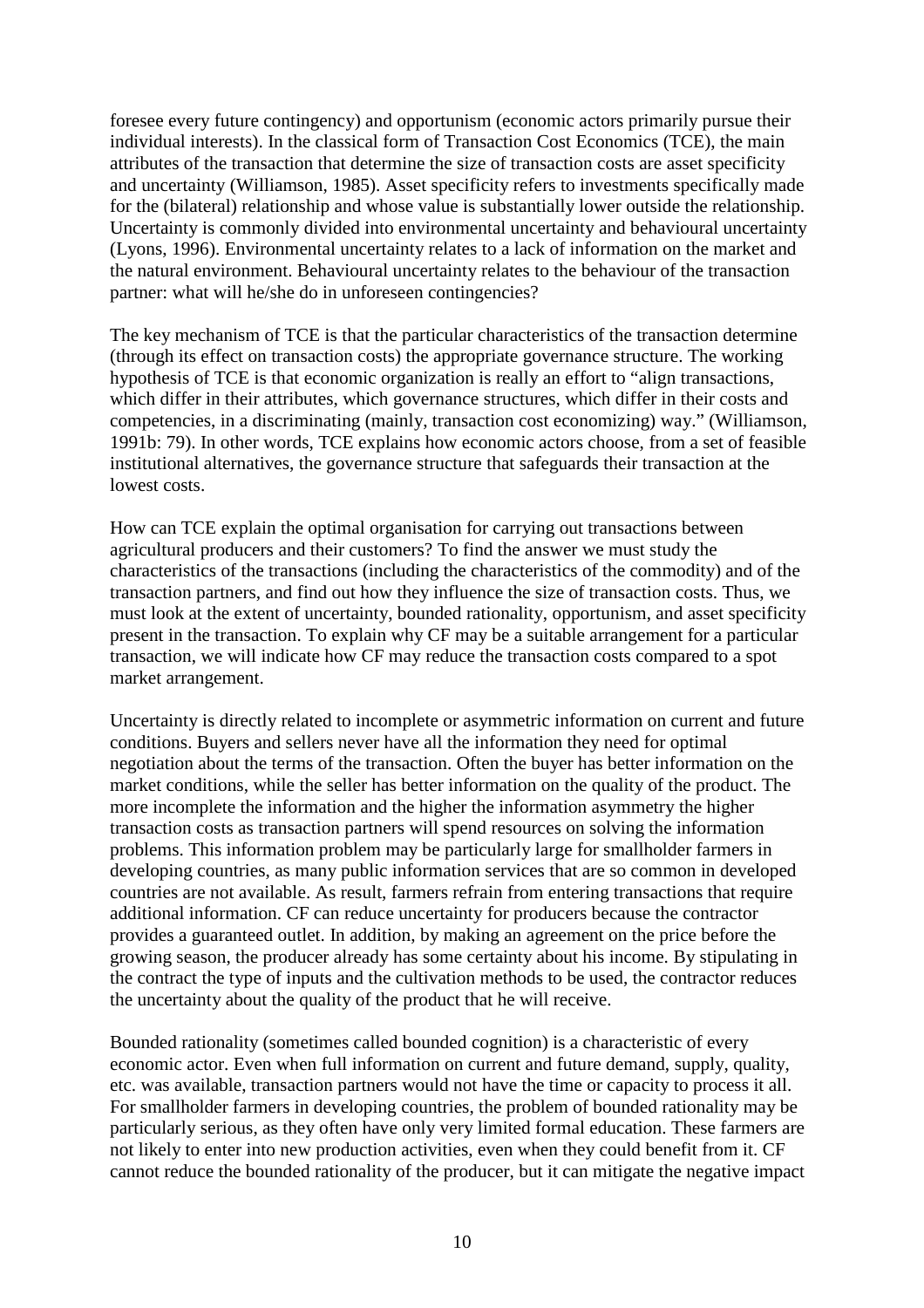of it. As part of the CF arrangement often the contractor provides technical assistance to the producer. Also through the provisions on cultivation practices, the farmer does not have to evaluate all production options himself.

Opportunistic behaviour means that one (or both) of the transaction partners will not keep its promises.<sup>11</sup> CF can reduce cheating on quality by providing proper inputs and technical assistance, and by regularly monitoring cultivation practices. As we have indicated above, CF usually involves repetitive agreements. This repetition, and the accompanying reputation effect, reduce the inclination to behave opportunistic.

Finally, asset specificity is generally considered to be the most important transaction characteristic that would favour CF over a spot market arrangement. When producers, at the time of deciding on the type of product and the investments needed, do not have any guarantee on beneficial market conditions, they are not likely to invest in specific (e.g. highvalue high-cost) crops. Any processor that would like to source specific crops from farmers will have to provide some pre-planting guarantee to these farmers that it will purchase the harvest. But also the investments of the processor may be specific for a group of producers. In order to safeguard this investment, the processor will enter into a contract with the producers to have a guaranteed supply of raw material.

So far we have discussed the four factors that influence the size of transaction costs individually. In reality, it is the combination of factors that cause transaction costs to increase. For instance, without opportunistic behaviour asset specificity would not be a problem as all partners would always choose for joint interests instead of individual interests. Also without uncertainty, bounded rationality would not be a large problem. Let us now look in more detail for which products, markets and buyers CF seems most suitable.

## *Type of product*

 $\overline{a}$ 

What type of agricultural product is most likely to be produced within a CF arrangement? When a product is of uniform quality and non-perishable, when quality can easily be observed, and when farmers are familiar with the production methods and market requirements, then transaction costs are low and spot markets would be the most efficient arrangements. These factors explain why many commodities, such as grains, root crops and pulses, are usually sold through market arrangements.

More vertical coordination between seller and buyers is needed for products with the following characteristics (Minot, 2007):

• Economically important quality variation / high-value products. Vertical coordination is more likely when customers (e.g., processors, retailers) are willing to pay a premium for a product, variety or attribute. This premium should be enough to cover the additional cost of producing it and the cost of the CF arrangement. Farm-level investments in human and physical capital, or specialized inputs are needed to raise quality. CF will provide farmers the incentives and the means to make these specific investments.

 $11$  While some authors assume all economic actors are opportunistic, in the sense that they will violate the terms of the agreement as soon as an opportunity for individual benefit occurs, other have stated that opportunistic behaviour does not mean that all actors pursue individual interests all the time, but that any actor will choose its individual interests above joint interests in situation of incomplete information on the relationship between the two.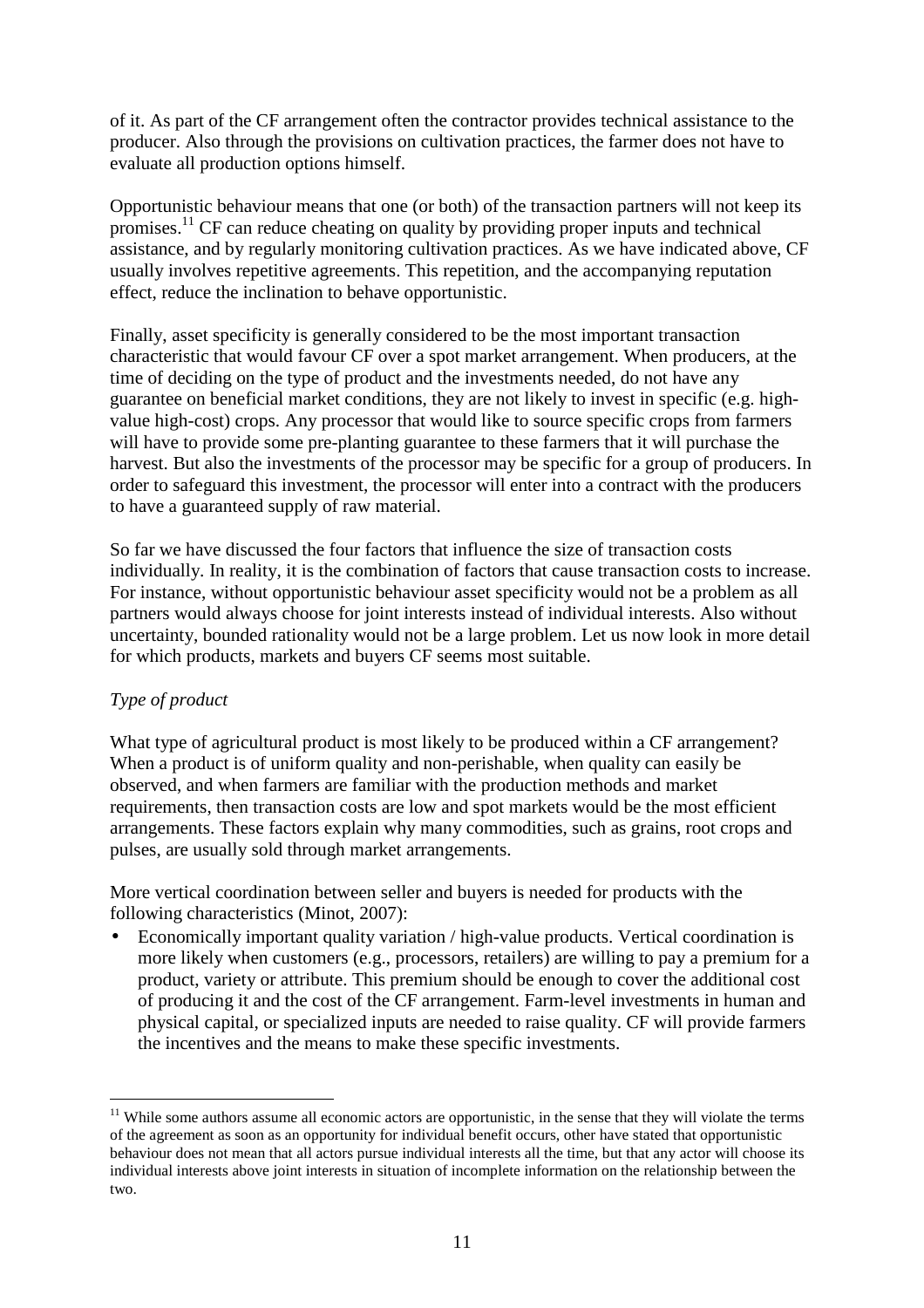- High perishability. Perishability increases the need for farmers and buyers to coordinate the timing of harvest and delivery. In addition, the farmer's bargaining power is seriously weakened once the product is harvested. Within some contractually guaranteed outlet, the farmer is not likely to produce such perishable products.
- Technically difficult production. Farmers may not enter into the production of technically difficult crops, because they do not have the technical skills, the inputs and the credit needed. As part of a CF arrangement, buyers can provide technical assistance, specialized inputs and credit. Farmers in developing countries may not have the available cash to purchase inputs at planting time, so the contract allows the buyer to provide them on credit and to recover the cost of the inputs by deducting it from the payment to farmers after harvest.

These factors imply that CF (as a tool to strengthen vertical coordination) is most likely to be used for the following products: high quality fruits and vegetables, organic products, spices, flowers, tea, tobacco, seed crops, and other quality sensitive and perishable commodities. In animal production CF is most common for dairy products and poultry; in dairy because of the high perishability of milk; in poultry because of the technically difficult production requiring specialized inputs and technical assistance.

## *Type of buyer*

The type of buyer that is likely to organize its sourcing through contract farming is directly related to the type of products discussed above. Buyers that are specialized in processing and marketing high value-added crops, highly perishable crops, and products that require specialized inputs and skills, are mostly likely to engage in CF. As setting up a CF arrangement involves large fixed costs, it is generally not worthwhile for traditional wholesalers or small- and medium-sized collectors. Rather, the buyers in CF schemes are more likely to be large-scale processors, exporters, or wholesalers that are preferred suppliers to supermarkets. In addition, buyers with large capital-intensive processing plants have more incentive to contract with farmers because they need a steady and reliable flow of raw material to maintain a high capacity-utilization rate. This is typically the case in the sugar industry where mills generally have contracts with sugarcane or sugar beet producers.

#### *Type of destination market*

The third factor influencing the suitability of contracts as the preferred arrangement between sellers and buyers is the type of market. The more quality-sensitive the final market, including more demand for food safety guarantees, the more incentive there is for buyers to increase control over the production process. Typical high demanding markets are foreign (developed country) markets and local supermarkets (particularly the foreign-owned supermarket companies). Thus, vegetables and fruits for the export markets are usually produced under contract, while vegetables and fruits for local consumption are sold through spot market arrangements.

Often, the same product may be sold through spot markets when destined for the local market, and sold under CF arrangement when targeting the foreign market. For instance, in the Shandong Province, China, apples are sold under three different marketing arrangements (Miyata et al., 2007). Vertical integration (i.e. production on farms owned by the packing company) is used for high-quality products to be sold in the export (mainly Japanese) market.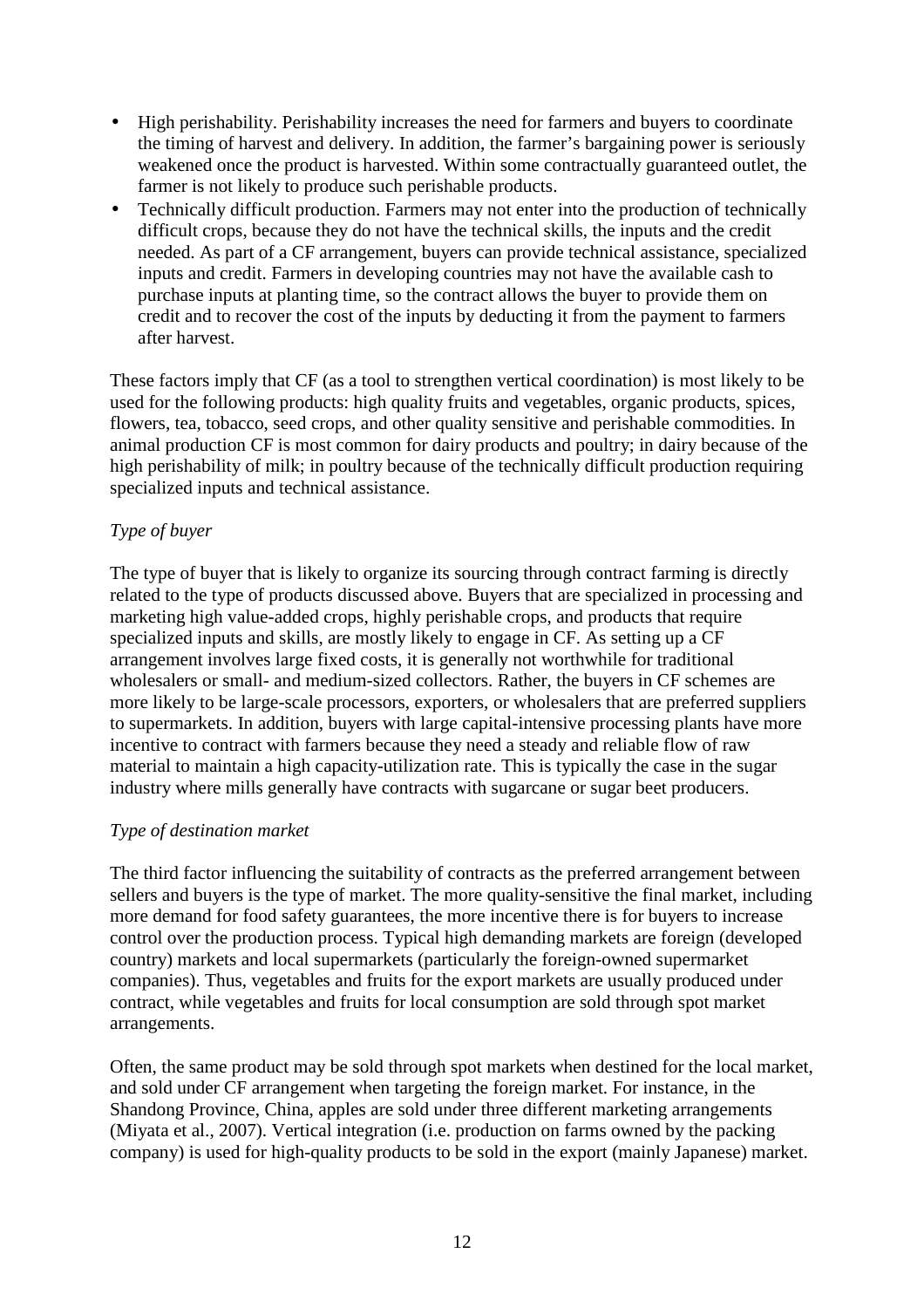Spot markets are used for selling to the less discriminating local markets. Contracts are used for sourcing the apples that are sold to supermarkets.

The rise of domestic and foreign supermarket chains in many developing and transition countries leads to a growth in contracting arrangements. Miyata et al. (2007: 9) provide an example of the type of contracting arrangement the foreign-owned supermarket company Carrefour in China has with its local suppliers of apples. "Carrefour, the world's second largest hypermarket/supermarket chain, buys from San Feng (one of the interviewed apple packers) and inspects the apples using its own quality verification system. Quality control focuses on soil, irrigation water, and the use of pesticides and chemical fertilizers. (…) To ensure that the apples meet Carrefour's standards and to avoid costly rejection of the product at the point of delivery, San Feng closely monitors apple production, sending technicians directly to the farms to manage the timing and types of pesticides that farmers use."

#### *Conclusion*

Contract farming can be considered as transaction cost minimizing arrangement to organize the production and sales process between farmers and their customers. Particularly when vertical coordination between production activities on the one hand and processing/marketing activities on the other hand are required, spot market transactions lead to high transaction costs, due to (behavioural) uncertainty and/or specific investments. In that situation, CF offers an efficient alternative because it can reduce uncertainty and improve incentives for farmers to make specific investments. In addition, it provides an organisational structure for the contractor to supply inputs, technical assistance and credit to the producers.

The need for vertical coordination in the producer/contractor relationship is highest when products are highly perishable, when the production requires specific investments, and when the production involves special skills and inputs. These conditions are most likely to be present when the buyers are large-scale processing plants, exporting companies, and suppliers of modern supermarkets. In general, foreign markets, particularly those in developed countries, demand products to comply with high quality and food safety standards, thus providing an incentive for traders to closely monitor production processes. Contract farming is the arrangement commonly used to be able to guarantee the quality of the products.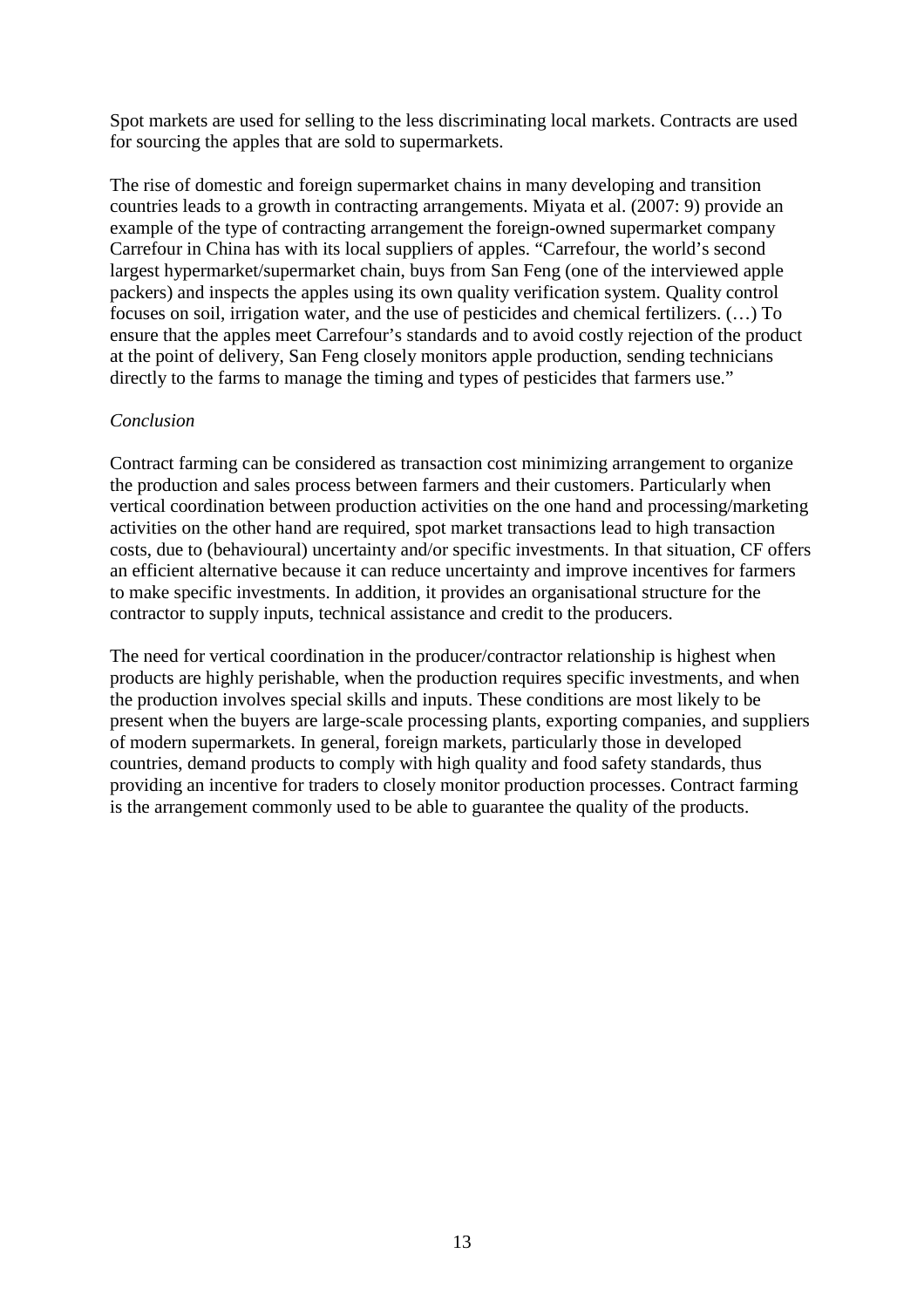#### **4 Contract farming and small-scale farmers: empirical evidence**

Small farmers in developing countries face at least three constraints that limit their potential to increase productivity and income. First, they lack information about production methods and market opportunities, particularly for crops that they do not normally grow. Second, even with sufficient information about profitable investments, small farmers often lack the necessary financial reserves. Access to credit is limited by the lack of collateral and/or by the high interest rates demanded. Third, small farmers operating near subsistence are more risk averse than large farmers. They generally prefer to assure themselves a minimum supply of food before expanding commercial production for an uncertain market. As listed above, contract farming has the potential to solve several of these constraints simultaneously.

Several reviews of studies of contract farming suggest that contract farming arrangements do allow small farmers to achieve higher yields, diversify into new crops, and to increase income. However, they also note a number of disadvantages and threats, such as the limits to the inclusivity of contract farming schemes (often restricted to the top tier of smallholder producers), often unequal relations between monopsonistic contractors and farmers, farmers bearing high risks, and contract terms for farmers declining over time in the process of 'agribusiness normalisation'. What is the evidence that empirical studies on CF report on the benefits and costs of for smallholders? In this section we will present the results of recently conducted empirical studies on CF in developing countries. A comprehensive overview of all the advantages and disadvantages for CF, both farmers and contractors, that have been mentioned in the literature (but not necessarily empirically validated) is provided in the Appendix.

Although the number of empirical studies on CF is still small, the topic is obviously gaining attention. Particularly the International Food Policy Research Institute (IFPRI) has recently published a number of discussion papers on contract farming in India, China and several African countries. Our review of the empirical literature is structured according to the following three questions:

- Why do smallholders engage in CF?
- Are smallholders included in or excluded from CF arrangements?
- What impact does CF have on smallholder income and rural development?

#### *Why do smallholders engage in CF?*

The first question to ask is why would smallholders engage in CF? The reasons for farmers to enter into CF, as listed above, are not fundamentally different for large and small farmers. Thus, smallholders may benefit from contracting through (a) reduced risk in production and marketing, and (b) improved access to inputs, technical assistance and credit. These reasons may be more pressing for small farmers compared to large farmers, as the former cannot afford to expose themselves to too much risk. As CF is not a goal in itself, it should lead to higher income and/or more stable income, thereby also contributing to a reduction of poverty.

Masakure and Henson (2005) have explored the motivations behind the decisions of smallscale producers to grow non-traditional vegetables under contract for export. Based on a survey among smallholders in Zimbabwe (in 2001-2002), they found four factors motivating contracting, namely market uncertainty, indirect benefits (e.g. knowledge acquisitions), income benefits, and intangible benefits (e.g. status). Guo et al. (2005), in their study of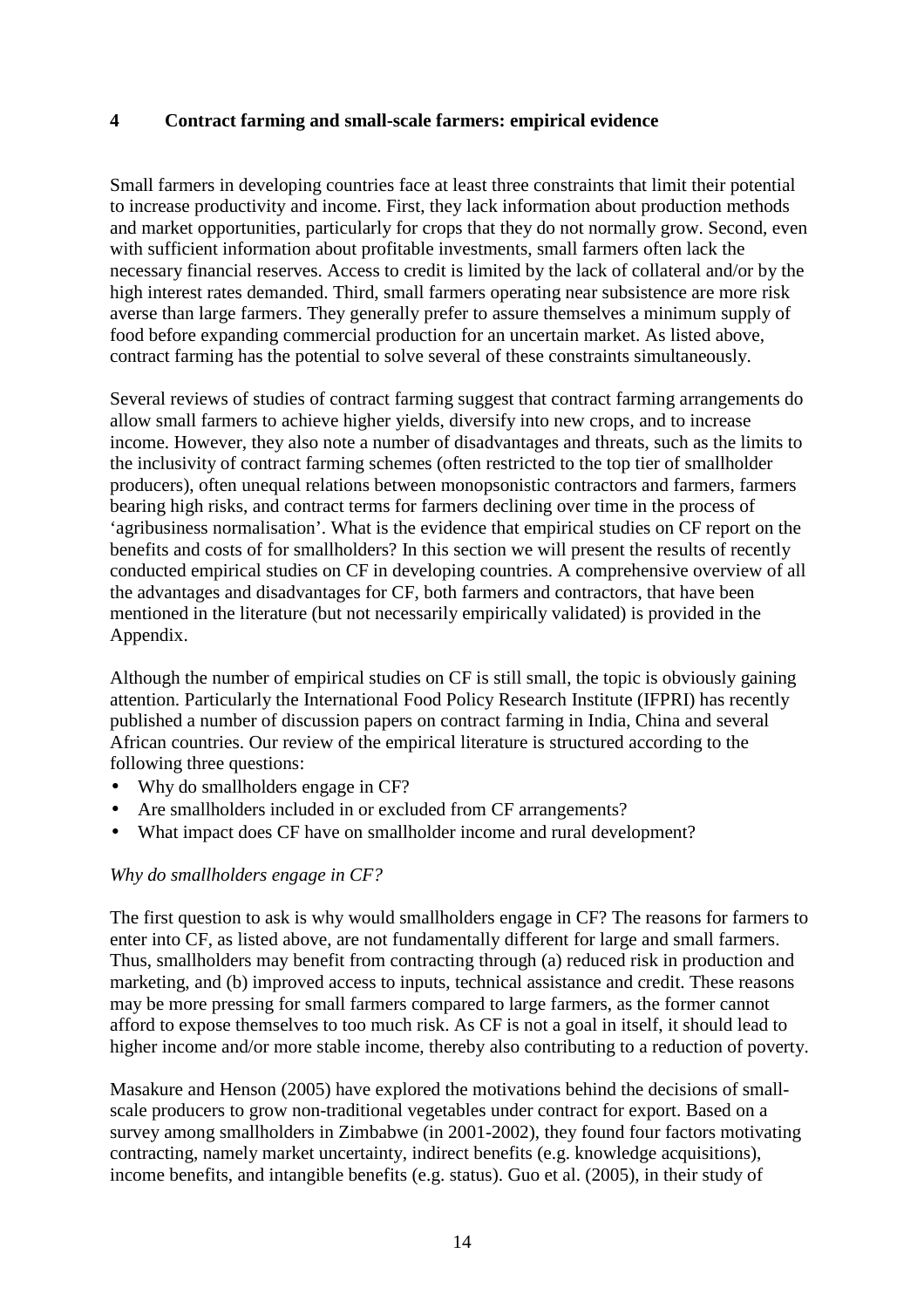contract farming in a number of eastern provinces in China, found that farmers enter CF arrangements to obtain the following advantages: price stability, market access, and technical assistance to improve product quality.

Traditionally, one of the key elements of CF in developing countries is the interlinkage of inputs and output markets (Dorward et al., 1998). Interlinkage contracts provide coordination between farmer and firm, for instance by having the contractor provide the right inputs and/or providing technical assistance. Smallholders often do not have access to credit, technical assistance and/or inputs, as the markets for these products are not well developed and government does not (or no longer) provide these services. Only by entering into interlinkage (or interlocking)<sup>12</sup> contracts with traders or processors small farmers may obtain credit for inputs. However, Dorward et al. found that interlinkage/interlocking may be undertaken by traders to economise on transaction costs, thus making the transaction more efficient, but may also be used as a mechanism for extracting surplus from the farmers. Whether interlinkage/ interlocking contracts are efficient ánd beneficial for smallholder farmers depends on a number of conditions (see Section 5).

CF is often associated with export crops and high-value crops, for good reasons (Simmons, 2002). These non-commodity crops are likely to be more risky than traditional crops. They have higher production costs hence more income is at risk in the event of crop failure. In addition, prices of non-traditional crops are more volatile due to thinly traded markets, yield is more uncertain than with traditional crops and such crops are often more perishable. Hence, to induce farmers to grow this higher risk crops, some kind of protection against production and marketing risks has to be offered to them. Contracting may provide this protection. Saenz-Segura (2006), in his study on contract in the pepper and chayote supply chains in Costa Rica, provides empirical support for this argument. He found that contracts have one or more of the following functions for farmers that consider the production of high value crops: (1) a security device to enable farmers to take up new production activities and to gain access to specialized markets; (2) a provision of incentives to make the investments needed for specialty production; and (3) a provision of information on specialty markets.

#### *Are smallholders included in or excluded from CF arrangements?*

 $\overline{a}$ 

Once we have acknowledged that smallholders can benefit from CF, the next empirical question is whether they are actually included in CF arrangements. This is a pressing question, because when smallholders are not included in such schemes, expectations on the positive impact of CF on poverty reduction may not hold.

While smallholders can benefit from CF, because it provides access to markets, inputs, technical assistance and credit, and it reduces on-farm and marketing risk, their inclusion in such arrangements is not obvious. Key and Runsten (1999: 396) found a clear preference of (foreign) processing companies to contract with large-scale growers.<sup>13</sup> "The main disincentive

<sup>12</sup> Dorward et al. (1998) make a distinction between *interlinkage* and *interlocking* contracts. Interlinkage contracts govern transactions in which the two parties trade in at least two markets (e.g. for inputs, for output, for credit) on the condition that the terms of all such trades are jointly determined. This type of contract is most common in Asia. Interlocking contracts govern transactions in which seasonal inputs are provided on credit with the borrower's expected harvest of the crop in question serves as a collateral substitute to guarantee loan repayment. This tying of loan recovery to activity in the output market is due to the pervasiveness of strategic default, common in Sub-Saharan Africa.

<sup>&</sup>lt;sup>13</sup> Still, Key and Runsten (1999) also describe a successful CF arrangement between a Mexican frozen vegetables firm and a number of smallholders.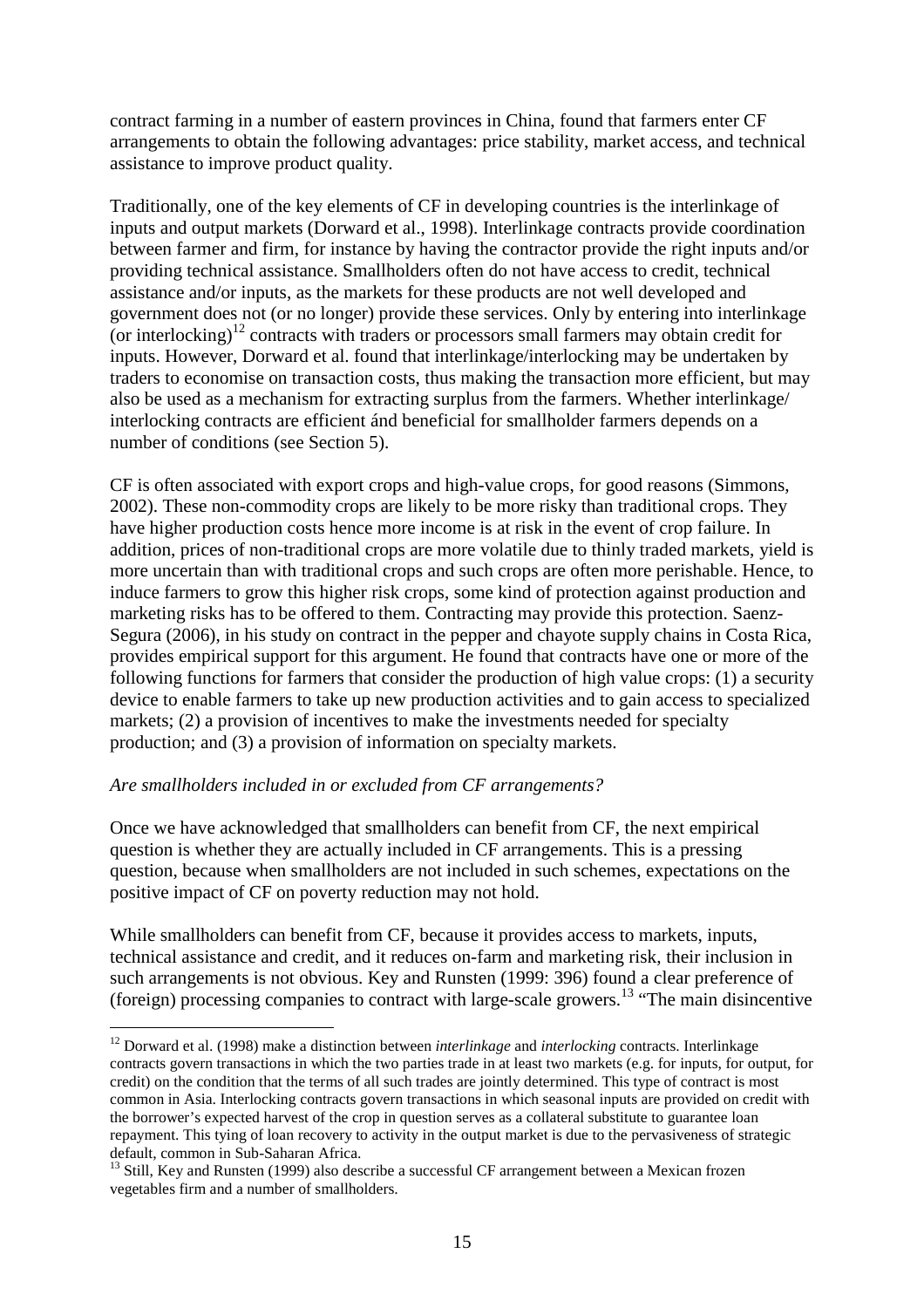for firms to contract with smallholders appears to be the transaction costs associated with providing inputs, credit, extension services, and product collection and grading." Another reason why contractors may favour sourcing from middle to large scale farmers is that it lowers the probability of producer default as the large farmers usually have better skills and more resources available. Also Singh (2002), Guo et al. (2005), and Simmons et al. (2005) found that agribusiness firms prefer to deal with relatively large producers.

However, other studies did not find this bias against small farmers. Miyata et al. (2007), studying contract farming in horticulture in Shandong Province, China, found little evidence that contracting firms prefer to work with larger farmers. In addition, Pomareda (2006), in a study of contract farming in Costa Rica, found no clear preference for middle to large producers against smallholders. In fact, he found that contractors are more interested in a responsible behaviour and in low exposure to risk, than in the size of the holding. In the case of vegetables, contractors even preferred to contract with smallholders as they make use of family labour and usually are more dedicated. Birthal et al. (2005), studying the contractual arrangements adopted by different firms to integrate small producers of milk, broilers and vegetables in supply chains, did not find any structural preference of contractors for large producers. These authors observe that contractors in India often find it more convenient to contract with smallholders and their associations for several reasons: (1) Less effect on overall supply in the event of crop failure of one or few farmers; (2) More flexible production portfolio of smallholders, which would help in quickly responding to consumers' changing preferences; (3) Smallholders could ensure better quality as they strictly comply with the production practices advised by the firm mainly due to more family labor and lower bargaining power; (4) Low marketable surplus of smallholders increase their dependency on the firm for profit maximization (Birthal et al., 2005: 21).

These argument in favour of contracting with smallholders are similar to the advantages of smallholders over large firms that have been proposed by Key and Runsten (1999). These advantages are particularly in terms of production costs: they have access to 'cheap' family labour, and to the extent that the smallholders cultivate the crops themselves, their labour is self-supervised. The more labour intensive the cultivation, the more competitive advantage the small family farm has compared to large farms.

There are also examples of contractors shifting from large to smaller producers. Runsten and Key (1996) found that multinational tomato processors in Mexico first contracted with large growers but then involved the small growers as well because side-selling was a problem with the larger growers while small growers had few alternatives to sell their produce. However, dealing with smallholders requires special attention from the contractor. "It is clear that a great deal of the success depends on the sensitivity of the contractor to the needs of the small producers and on the careful transfer of technology appropriate to their situation." (Runsten and Key, 1996: 32).

#### *What impact does CF have on smallholder income and rural development?*

Knowing that smallholders are included in CF arrangements, although not under all conditions, the next empirical question is what the impact is of this arrangement on smallholder income and rural development. In the late 1980s and early 1980s a number of cross-country reviews of contract farming in Africa have been conducted, which not only asssessed the impact of contracting on farmer income, but also paid attention to the impact of CF on non-contracting farmers, on gender relationships and on communal development (e.g.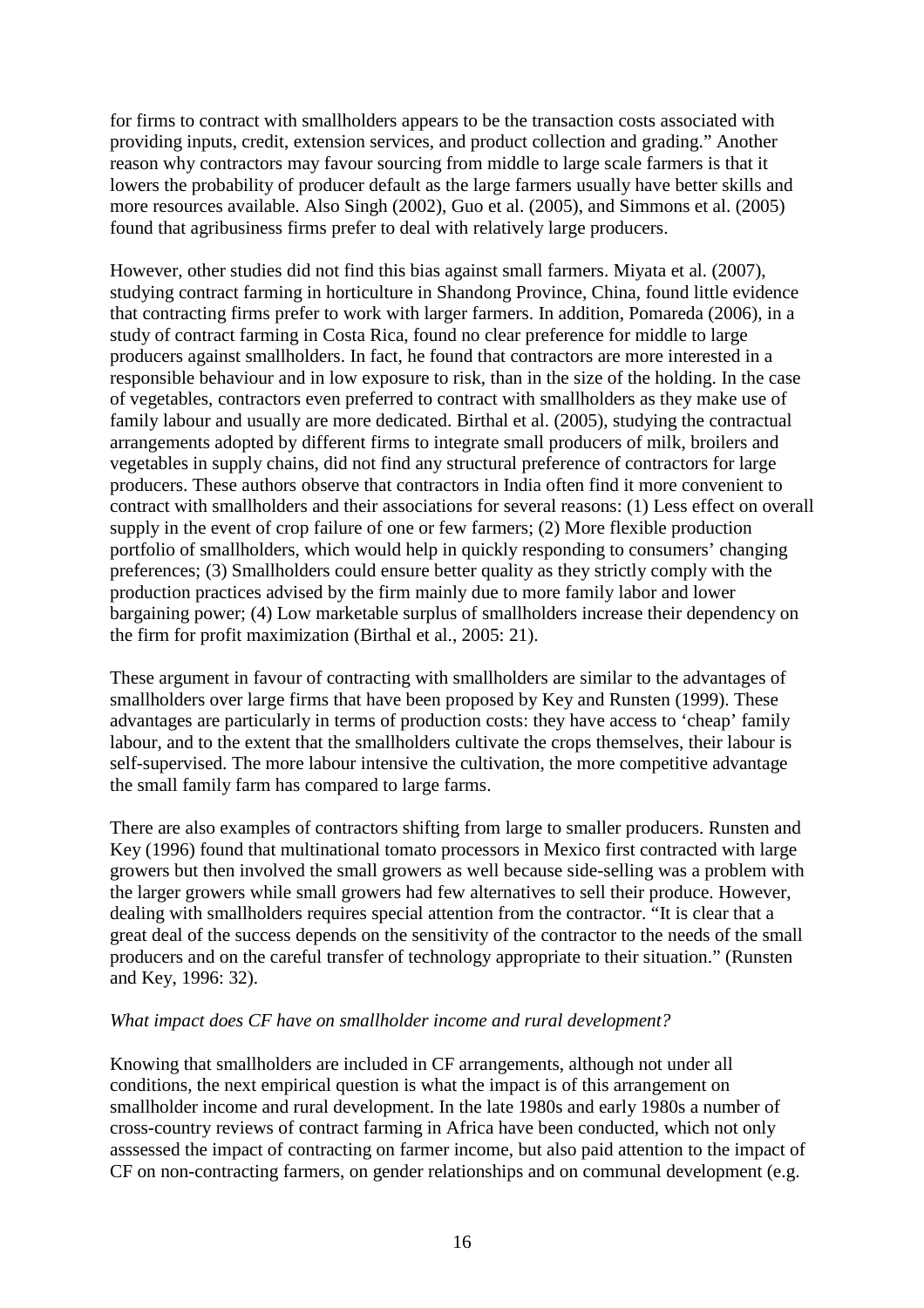Glover and Kusterer, 1990; Little and Watts, 1994; Porter and Phillips-Howard, 1997). These earlier studies were mainly based on comparative case study analysis. A more recent publication along these same lines of studying the broader socio-economic impact is Singh  $(2002)$ , who investigated CF in the Indian Punjab.<sup>14</sup> All of these did find that farmers participating in CF obtained benefits. It gave them more reliable income, generated additional employment, provided new technologies and credit, and improved market access. However, they also found a number of disadvantages for both participants and the rural community. First, contracting can result in winners and losers at the community level where the winners are contractors and their suppliers while the losers are people who do not receive new income but must pay higher prices for food or for farm inputs. This is sometimes called a dual agricultural development. Second, in so far CF shifts farm production to cash crops, it may adversely affect the production of basic food crops. Third, CF may lead to more narrow local farm markets resulting from agricultural resources being diverted to contract farming. This creates problems for non-contract producers who then face thin markets and lower prices.<sup>15</sup> Fourth, CF leads to a dependency relationship between producers and contractors, which made the producers vulnerable to sudden changes in the strategy of the (foreign) contractors and resulted in exploitative behaviour by the contractors. Fifth, CF leads to gender inequalities both in quantity and quality of work for women and children. Sixth, CF leads to overexploitation of natural resources. Finally, changing relative incomes of members of a community may also cause social tensions.

More recently, impact assessments have applied econometric analysis using micro-level data. These studies are based on very extensive survey data. By zooming in on different farm level impacts, broader rural development effects have not been included in the analysis, although often inferences are made about wider economic impact. Miyata et al. (2007) have studied contract farming in Shandong Province, China, using survey data collected from 162 apple and green onion farmers and interviews with four contracting firms in 2005. Using a Heckman selection-correction model to control for possible selection bias, they found that contract farmers earn significantly more than independent farmers after controlling for household labour availability, education, farm size, and other characteristics. In addition, the authors found that the way contracting contributes to farm income varies between commodities: contract apple growers benefit from higher yields (presumably due to technical assistance), while contract green onion growers receive higher prices (presumably due to better quality).

Birthal et al. (2005) found that the gross margins for contract dairy farmers in India were almost double those of independent dairy farmers, largely because contract growers had lower production and marketing costs. They also found that vegetable contract farmers received prices that were eight percent higher than those received by non-contract growers.

Warning and Key (2002) studied contract farming in peanut production in Senegal. NOVASEN, a private company, contracted 32,000 growers and produced approximately 40,000 tons of peanuts annually. The authors found that farmers increase their income substantially by participating in the CF program (compared to non-participating farmers). They attribute this result to the programme's mobilization of local information through its use

 $\overline{a}$ 

 $14$  These studies take a so-called political economy view of contracting, emphasizing the power relationship between (small) producers and contractors, and the impact the power imbalance has on the distribution of cost and benefits.

<sup>&</sup>lt;sup>15</sup> Hendrikse (2007) shows that spot market prices decrease when contracts are introduced.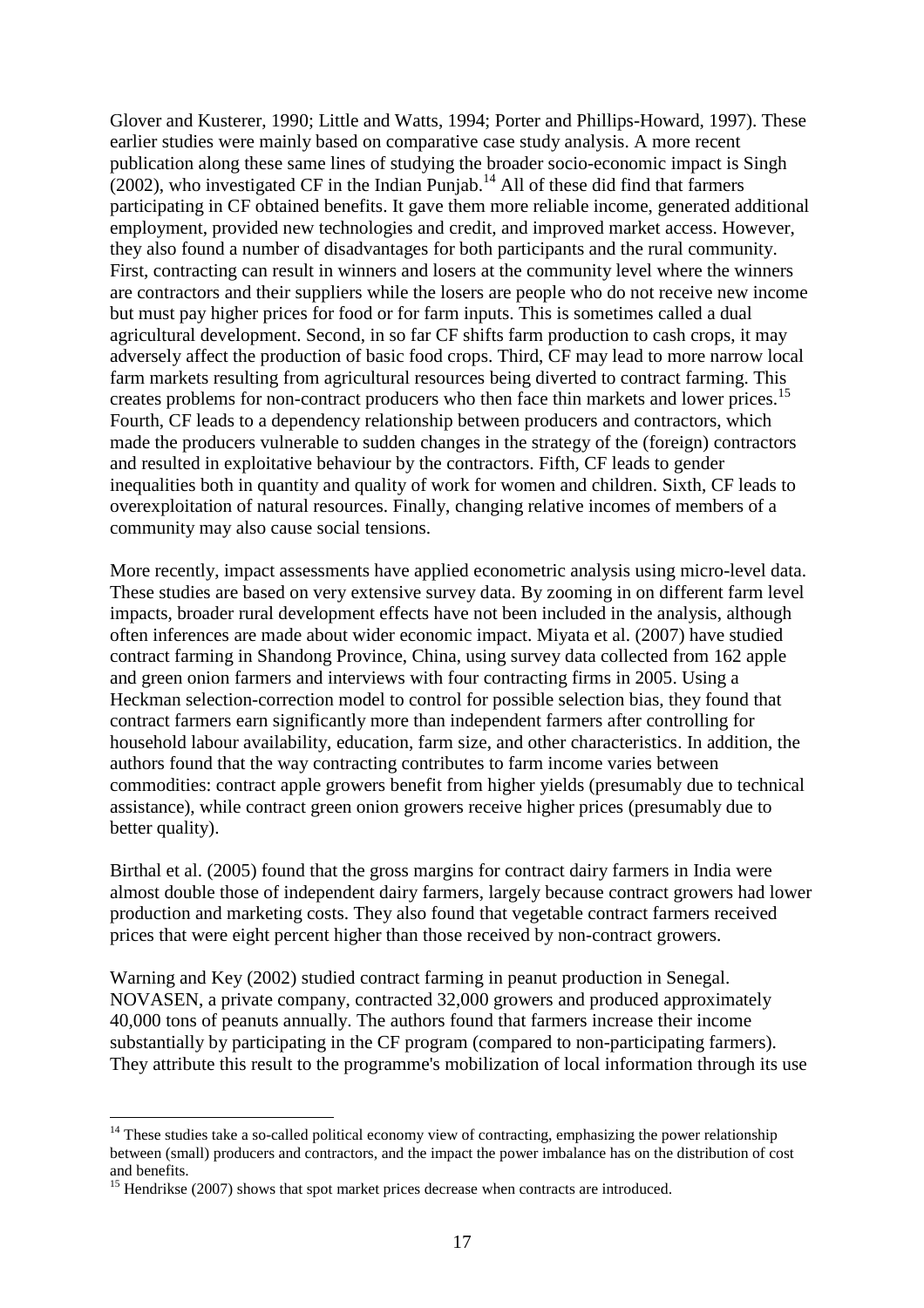of village intermediaries, permitting the substitution of social collateral for physical collateral and making the program more accessible to the poor

Interestingly, Warning and Key (2002) found that the CF programme did not favour larger or wealthier growers. They also suggest several reasons why small growers benefit as much as large growers. Unlike many CF schemes that require the cultivation of a non-traditional crop with a limited local market, the peanut programme involves the production of a traditional cash crop. This also implies that farmers do not have to make large fixed capital investments to participate in the programme. Another consequence of the farmers' familiarity with peanut cultivation is that uncertainty associated with the contract is low, which means that poorer households are more willing to enter CF than they would with programmes involving less familiar crops. Finally, because peanut cropping is well known, extensive training of growers is not required, which reduces the transaction costs of working with many small growers.

Simmons et al. (2005) investigated the impact of CF in poultry, maize seed, and rice seed in Indonesia. They found that contracts positively affected welfare. The contracts for seed corn and broilers resulted in improved returns to capital and left participants better off. For the seed rice contract, the contract did not increase returns to capital but did confer other benefits such as secure market access. All three contracts – for poultry, maize seed and rice seed – reduced absolute poverty.

Ramaswami et al. (2006) have analysed the gains from CF in the case of poultry production in the state of Andhra Pradesh in India. They found that production under contract is more efficient than non-contract production. Although most of the efficiency surplus is appropriated by the contractor, growers still gain appreciably from contracting in terms of lower risk and higher expected returns. "The key to this puzzle is that poultry processors choose as contract growers those whose skills, experience and access to credit make them relatively poor prospects as independent growers. With contract production, these growers achieve incomes comparable to that of independent growers". (Ramaswami et al, 2006: 32).<sup>16</sup>

#### *Conclusions*

 $\overline{a}$ 

Farmers engage in CF because they can obtain higher incomes and higher profits. CF also provides them with access to inputs, credit, and technical assistance. Finally, contract gives them (garantueed) access to markets. The question of smallholder inclusion cannot be unambiguously answered. There are a number of studies that found exclusion, and there are a number of studies that did not found any bias against smallholders. Most of the latter studies seem to be located in Asia. The income effects of CF on smallholders are mainly positive, particularly in the recent studies of CF in China, India and Indonesia. No major differences between sectors or products have been found.

<sup>&</sup>lt;sup>16</sup> Although Ramaswami et al. (2006) do not explicitly discuss the issue of small and large farmers, their result indicates that CF is of higher benefit to resource-poor farmers than to resource-rich farmers.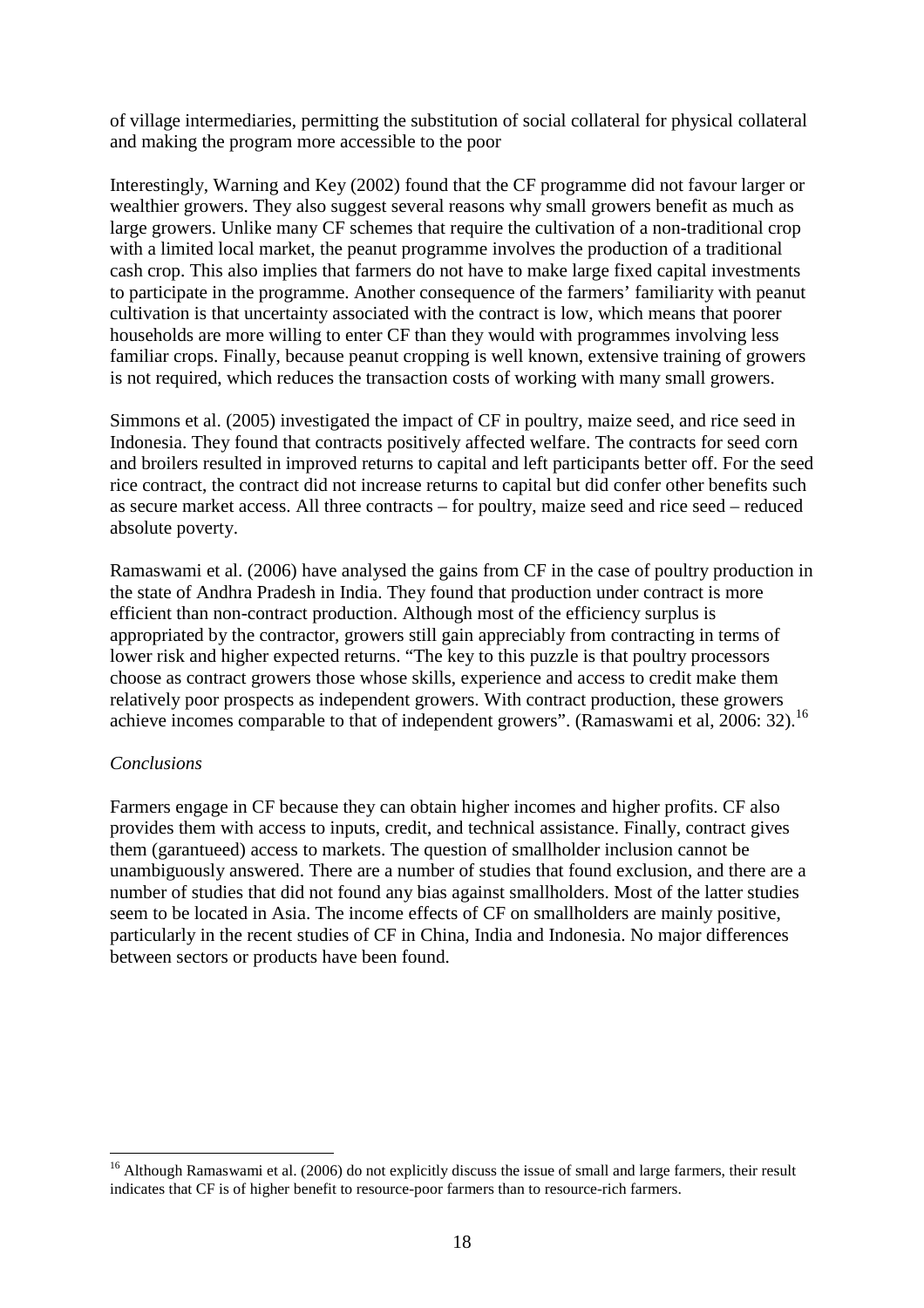## **5 What conditions support smallholders to benefit from CF schemes?**

What are favourable conditions for smallholders to enter into and benefit from CF? The literature on CF suggests the following conditions that may result in benefits of CF arrangements for smallholders: a sellers' market, supportive state policies, a balanced power relationship, standard crops, collective action in producer organisations, and support from NGOs. Let me briefly discuss the arguments.

Dorward et al. (1998: 257) have identified a number of conditions related to the structure of the market which have to be fulfilled before interlocking contracts (i.e., contracts with a focus on providing credit) can be beneficial for both contractor and (small) farmers:

- There must be strong demand for the crop output (i.e., a sellers' market), providing incentives to engage in CF to those traders who have access to capital. This will normally be associated with traders making investments in some form of specific assets in crop trading, an investment which needs to be serviced by a high turnover. Specific assets may include investments in plants (such as in processing) or in a special relationship (including reputation) with a large retailer or exporting company.
- There must be competition among traders, to prevent farmers being locked into unequal relationships with a particular trader.
- Farmers must face effective repayment incentives, which means that they incur a loss of earnings if they default on a loan. This requires that the crop provides them with better returns than other income earning opportunities. In a situation where traders are competing for farmers' business, there then needs to be either (a) effective exchange of information on farmer reputations, or (b) specific investments by farmers in establishing trust with a particular trader over a period of time.

Governments may play two important roles in ameliorating the negative effects of CF (Eaton and Shepherd, 2001; Simmons, 2002). First, the state may act to regulate the market ensuring that contractors do not abuse their market power. Examples of such role of the state are the enactment of competition policies, the introduction of special contract law, and the provision of low cost arbitration options. Second, the state may facilitate contracting by encouraging agribusiness firms to initiate new contracts and providing support to smallholders to make them suitable for contract selection. Such facilitating activities may include the provision of training (for instance in negotiation), extension services providing information on pros and cons, and research on CF practices and their impact. But also providing more information on markets and prices may greatly support the position of smallholders when entering CF schemes. Finally, direct subsidies to smallholder may be helpful. Glover and Kusterer (1990) report that smallholders with contracts were subsidised in the early years of their participation to reduce yield risks. In South Africa, the Black Economic Empowerment in Agriculture (AgriBEE), with the goal of ensuring black people's improved access to productive resources and full participation in the agricultural sector, supports the establishment of contract between black smallholders and contractors (Sautier et al., 2006).

Another condition relates to power distribution between producers and contractor. Given the large differences in resource endowments between smallholders and contractors, CF arrangement tend to be characterized by an unbalanced power relationship. This may easily lead to exploitation of the powerless by the powerful (Little and Wattts, 1994). Glover (1987), Porter and Phillips-Howard (1997), and Warning and Key (2002) provide a number of recommendations for preventing skewed power relations. First, having an alternative market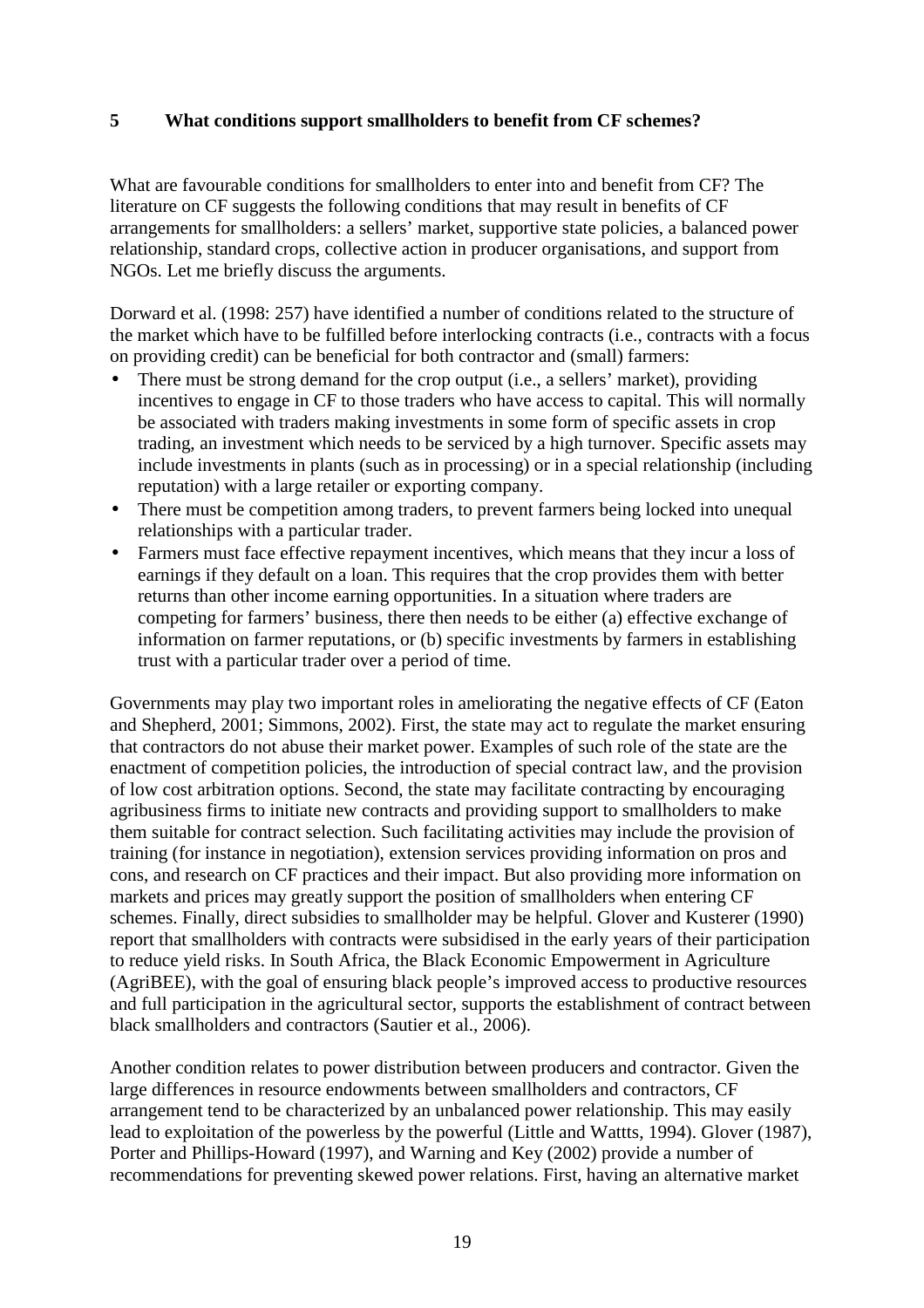option is perhaps the key condition. Farmers who maintain alternative production opportunities and income, in addition to their contracted obligations, are in a much stronger bargaining position than farmers who have devoted their entire land to the contract crop. Second, keeping asset specificity low prevents farmers from becoming too dependent on the contractor. When growers can use the same assets for producing other crops, they can easily redirect their assets away from the contracting scheme should they find the contract terms unsatisfactory. Third, experience with CF, particularly when the contractors are of foreign origin, helps to improve the bargaining position of the farmers. Fourth, farmers in control of land and irrigation water have a stronger bargaining position than farmers lacking control over these resources. Fifth, as women do most of the production work (at least in Africa) contracts can be made more sustainable if they are signed with, and payments are made to, women. Finally, when farmers have several options for obtaining inputs and credit greatly reduces the relative power of the contractor.

Related to the above mentioned issue of asset specificity is the issue of innovation. Glover (1987) argues that smallholders are most likely to benefit from CF in crops whose production technology is not undergoing rapid changes. Small farmers will find it more difficult than larger farmers to adopt innovations because of inferior access to information or inputs, greater risk aversion or lower savings capacity. However, this leads to a Catch-22, as CF could be an effective means to transfer technology to smallholders. As Glover (1987: 446) has emphasised: "To exclude small farmers from CF involving technologically dynamic crops is to exclude them from one of their few opportunities for exposure to new techniques. Furthermore, CF may be able to overcome some of the impediments to rapid adoption by smallholders (e.g., lack of access to credit, information or inputs)." This dilemma is also present when strict food safety and quality standards are introduced. CF can help smallholders, through provisions of technical assistance, to comply with the (private) food safety standards and regulations. However, production according to these strict requirements requires substantial (human capital) investments, which are highly relationship-specific when there is only one contractor. Outside support, such as from (foreign) NGOs or governmental agencies, may be needed to make CF for high quality products a viable option for smallholders.

Several studies claim that farm groups, such as formal or informal producer organisations, may support the efficiency and equity of contract farming (Glover, 1987; Coulter et al., 1999; Key and Runsten, 1999; Bingen et al., 2003). Producer organisations can improve the power balance between producers and contractors, thereby strengthening the incentives for both parties to continue bilateral contracting. In addition, producer organisations can reduce the transaction costs in the contracting arrangement, as the contractor does not have to deal with numerous smallholder farmers but with only one organisation of smallholders. Finally, POs may support CF by channelling and supporting (e.g. by providing legitimacy) the technical assistance needed to help producers increase product quality and uniformity.<sup>17</sup>

Domestic and foreign NGOs can be of significant help for smallholders to enter into beneficial CF arrangements. Partly these NGOs can take up the public sector role when the state is unable or unwilling to provide the services needed for making CF viable and sustainable. For the other part, NGOs can temporary provide services, expertise and credit to farmers and/or contractors to get a CF arrangement off the ground. For instance, the World Development Report 2008 argues that, because participating farmers tend to reap substantial

 $\overline{a}$ 

 $17$  The role of Producer Organizations in contract farming will be elaborated in a separate paper.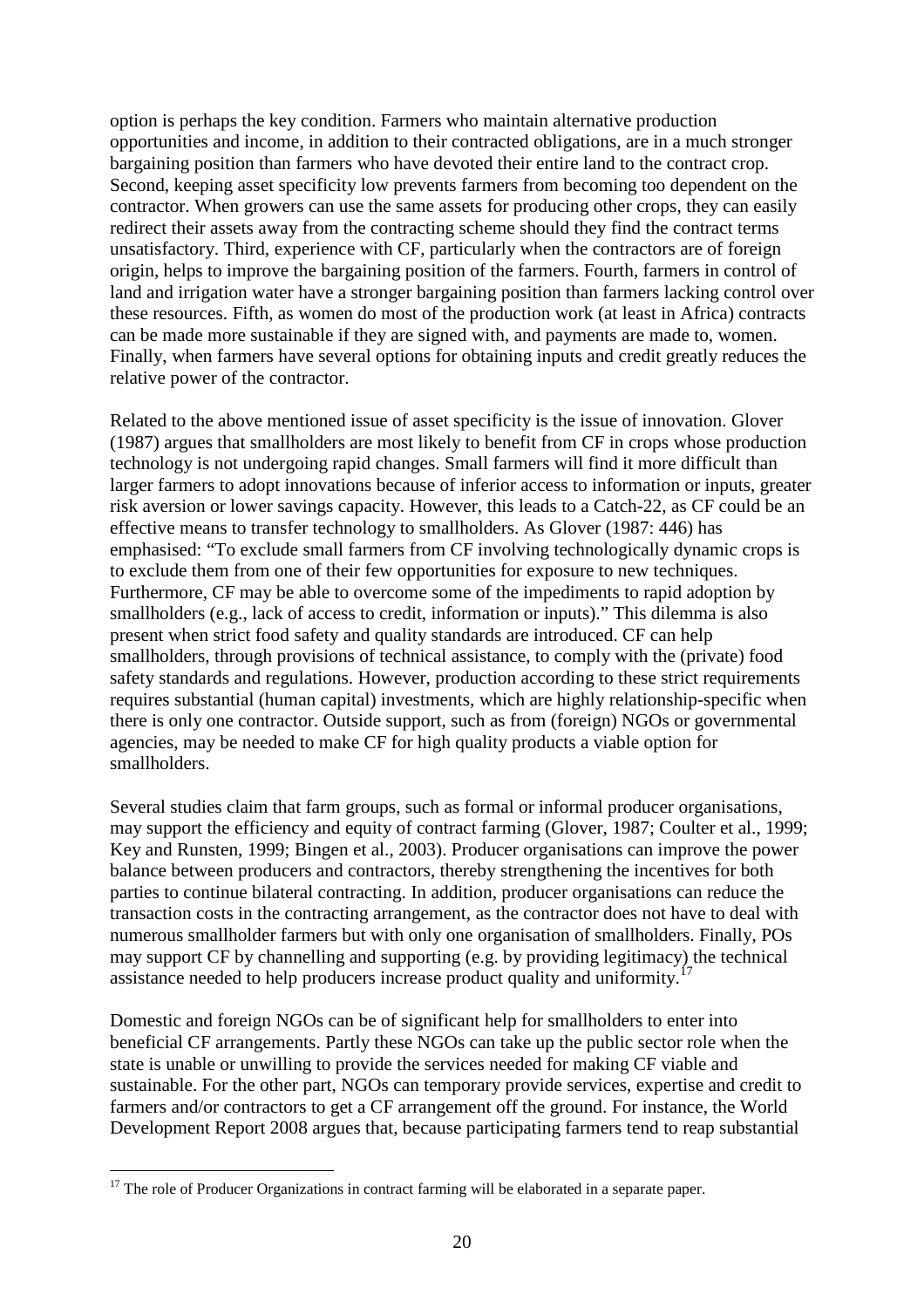benefits, "the payoff from assisting farmers to make the "threshold investments" can be high". (World Bank, 2007: 127). NGOs can also support the establishment of a producer association which would help reduce transaction costs for contractors, making the option of contracting with smallholders more attractive.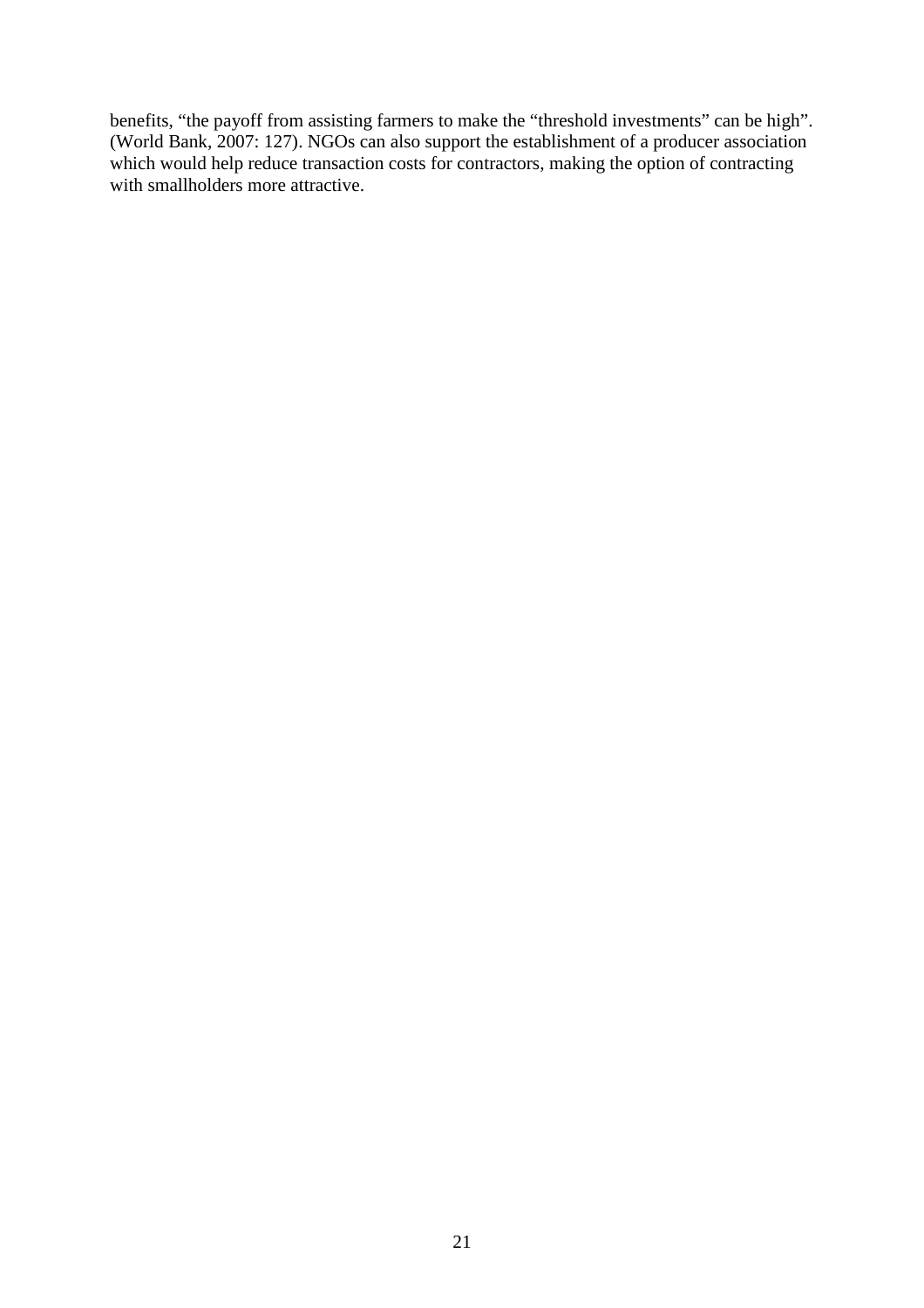#### **6 Conclusion**

The wide variety in existing contract farming arrangements and their varied success in benefitting smallholders and agribusiness demonstrate that these arrangements are complex and that their performance and potential benefits are highly sensitive to specific features of the products, firms, communities and contractual specifications involved. The contract that emerges for the production of a specific commodity is designed to minimize the costs associated with the production and transaction of that particular commodity.

Contractors engage in CF arrangements when product processing and marketing offer significant returns to relatively large investments in plant or market systems (including brands) with limited alternative profitable use and requiring assured quality, timing and quantity of supply of farm produce. It is widely expected these conditions will expand substantially in agrifood value chains in and from developing countries, for a number of reasons. First, the rapid income growth, particularly in Asia, is shifting consumption patterns away from staple grains towards high-value products such as meat, fish dairy and horticultural products. Second, urbanization, income growth and foreign direct investments are driving an expansion and consolidation among supermarkets. Third, international trade liberalization and improved communication technology greatly expands the trade linkages between farmers in developing countries and consumers in developed countries. All three developments lead to supply chains where production, processing and trading activities, although carried out by independent actors, are increasingly interdependent and therefore require close coordination. Contract farming is one of the main methods to obtain this tight vertical coordination.

Small scale farmers engage in CF arrangements because it is often the only way to start cash crop production, particularly when the cash crop is a high-value, high-risk crop. Entering a CF arrangement means gaining access to credit, inputs, and technical assistance. It also implies a reduction of the market risk associated with specialty products. Most of the studies reported in this paper indicate a positive effect of CF on smallholder income. The issue of smallholder inclusion is still unresolved. Several studies indicated a clear preference of contractors for working with large farmers, and stated a reduction of transaction costs as the main explanation for this bias. Also the inability of smallholders to produce high quality products make them less attractive contract partners. Other studies, however, found no evidence of contractors favouring large scale farmers. In some cases contractors even prefer to work with smallholders because they are more reliable suppliers, given their lack of alternative marketing opportunities or lack of alternative sources for inputs and credit.

This review has also identified a number of conditions that would support smallholder participation in and benefit from CF arrangements, such as supportive state policies, a balanced power relationship, a sellers' market, support from NGOs, and collective action in producer organisations.

One overall conclusion that can be drawn from this review of the empirical literature on the economic effects CF is that these arrangements entail benefits for smallholders. Thus, a more positive picture emerges compared to the more political economy inspired studies of CF that were published in the 1980s and 1990s.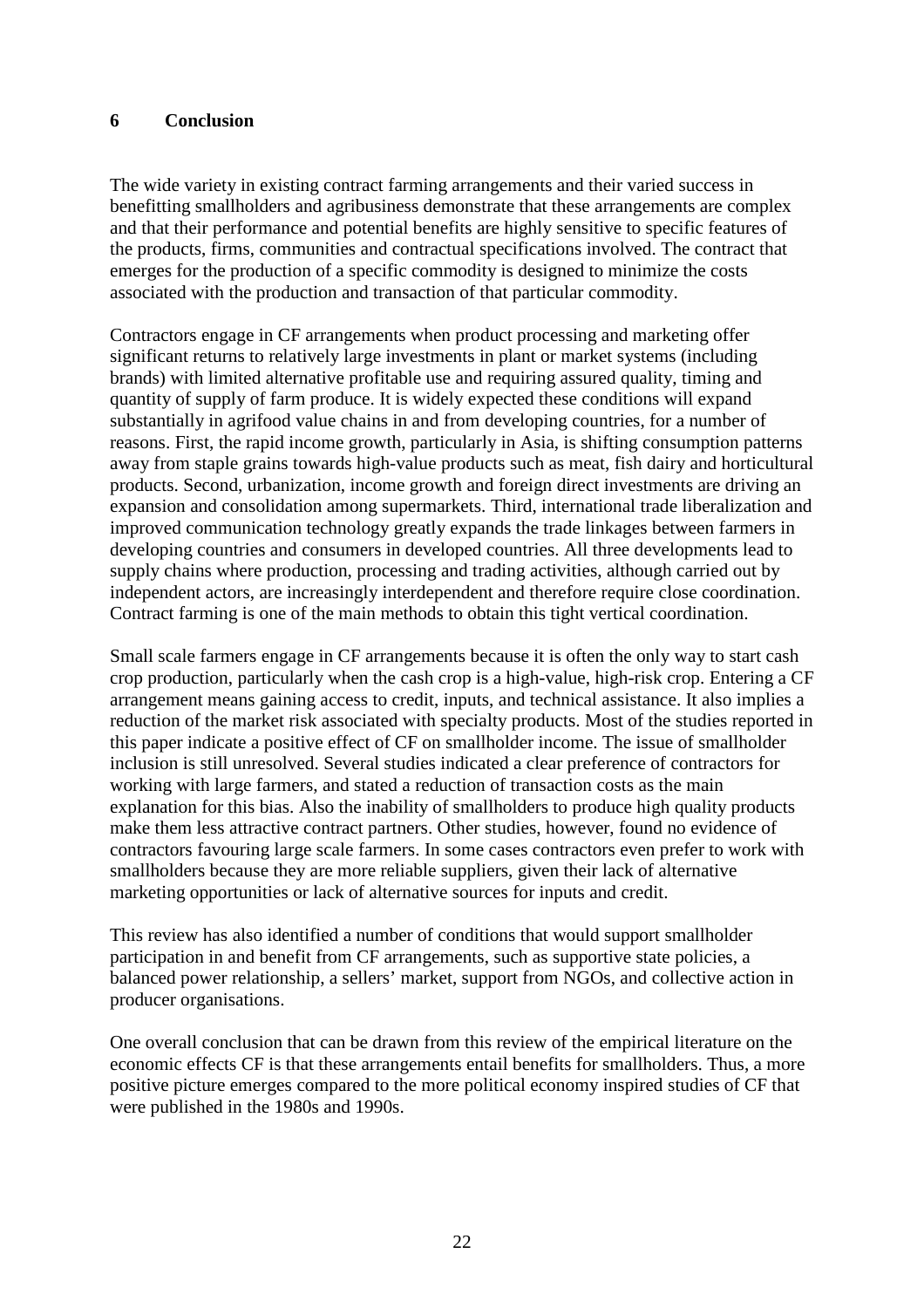#### **References**

- Akerlof, G.A. and R.E. Kranton (2005). "Identity and the Economics of Organizations." Journal of Economic Perspectives **19**(1): 9-32.
- Allen, D. W. and D. Lueck (2002). The Nature of the Farm. Contracts, Risk, and Organization in Agriculture. Cambridge, MA: MIT Press.
- Bingen, J., A. Serrano, and J. Howard (2003). "Linking farmers to markets: different approaches to human capital development." Food Policy **28**(4): 405-419.
- Birthal, P.S., P.K. Joshi, and A. Gulati (2005). Vertical coordination in high value commodities: implications for the smallholders. MTID Discussion Paper No. 85. Washington, DC: IFPRI.
- Bogetoft, P. and H.B. Olesen (2004). Design of production contracts. Lessons from theory and agriculture. Copenhagen, Denmark: Copenhagen Business School Press.
- Bowles, S. and H. Gintis (2002). "Social capital and community governance." The Economic Journal **112**(November): F419-F436.
- Coulter, J., A. Goodland, A. Tallontire, and R. Stringfellow (1999). Marrying farmer cooperation and contract farming for service provision in a liberalising Sub-Sahara Africa. Natural Resources Perspectives (48).
- Dannson, A., et al. (2004). Strengthening farm-agribusiness linkages in Africa. Summary results of five country studies in Ghana, Nigeria, Kenya, Uganda and South Africa. AGSF Occasional Paper 6. Rome, FAO.
- Da Silva, C.A.B. (2005). The growing role of contract farming in agri-food systems development: drivers, theory and practice. Rome, FAO, Agricultural Management, Marketing and Finance Service.
- Dorward, A., J. Kydd, and C. Poulton, Eds. (1998). Smallholder Cash Crop Production under Market Liberalisation. A New Institutional Economics Perspective. Wallingford, CAB International.
- Dorward, A. (2001). "The effects of transaction costs, power and risk on contractual arrangements: A conceptual framework for quantitative analysis." Journal of Agricultural Economics **52**(2): 59- 74.
- Dorward, A., J. Kydd, and C. Poulton (2006). Traditional Domestic Markets and Marketing Systems for Agricultural Products. Background Paper to the World Development Report 2008. London, Imperial College, Center for Development and Poverty Reduction.
- Eaton, C. and A.W. Shepherd (2001). Contract farming; partnerships for growth. FAO Agricultural Services Bulletin. Rome, FAO.
- Fafchamps, M. (2004). Market institutions in Sub-Saharan Africa: theory and evidence. Cambridge, MA [etc.], MIT.
- Glover, D.J. (1984). "Contract farming and smallholder outgrower schemes in less-developed countries." World Development **12**(11-12): 1143-1157.
- Glover, D.J. (1987). "Increasing the benefits to smallholders from contract farming: Problems for farmers' organizations and policy makers." World Development **15**(4): 441-448.
- Glover, D.J. and K. Kusterer (1990). Small farmers, big business: contract farming and rural development. Houndsmills/London: Macmillan.
- Grandori, A. and G. Soda (1995). "Interfirm networks: antecedents, mechanisms and forms." Organization Studies **16**(2): 183-214.
- Guo, H., R.W. Jolly, and J. Zhu (2005). Contract Farming in China: Supply Chain or Ball and Chain? Paper presented at the 15th Annual World Food & Agribusiness Symposium, IAMA, Chicago.
- Hendrikse, G. (2003). Economics and management of Organizations; Co-ordination, motivation and strategy. Maidenhead, Berkshire, McGraw-Hill Education.
- Hueth, B., E. Ligon, S. Wolf, and S. Wu (1999). "Incentive instruments in fruit and vegetable contracts: input control, monitoring, measuring, and price risk." Review of agricultural economics **21**(2): 374-389.
- Hueth, B., E. Ligon, and C. Dimitri (2007). "Agricultural Contracts: Data and Research Needs." American Journal of Agricultural Economics **89**(5): 1276-1281.
- IFAD (2003). Promoting Market Access for the rural poor in order to achieve the millennium development goals. Rome, IFAD.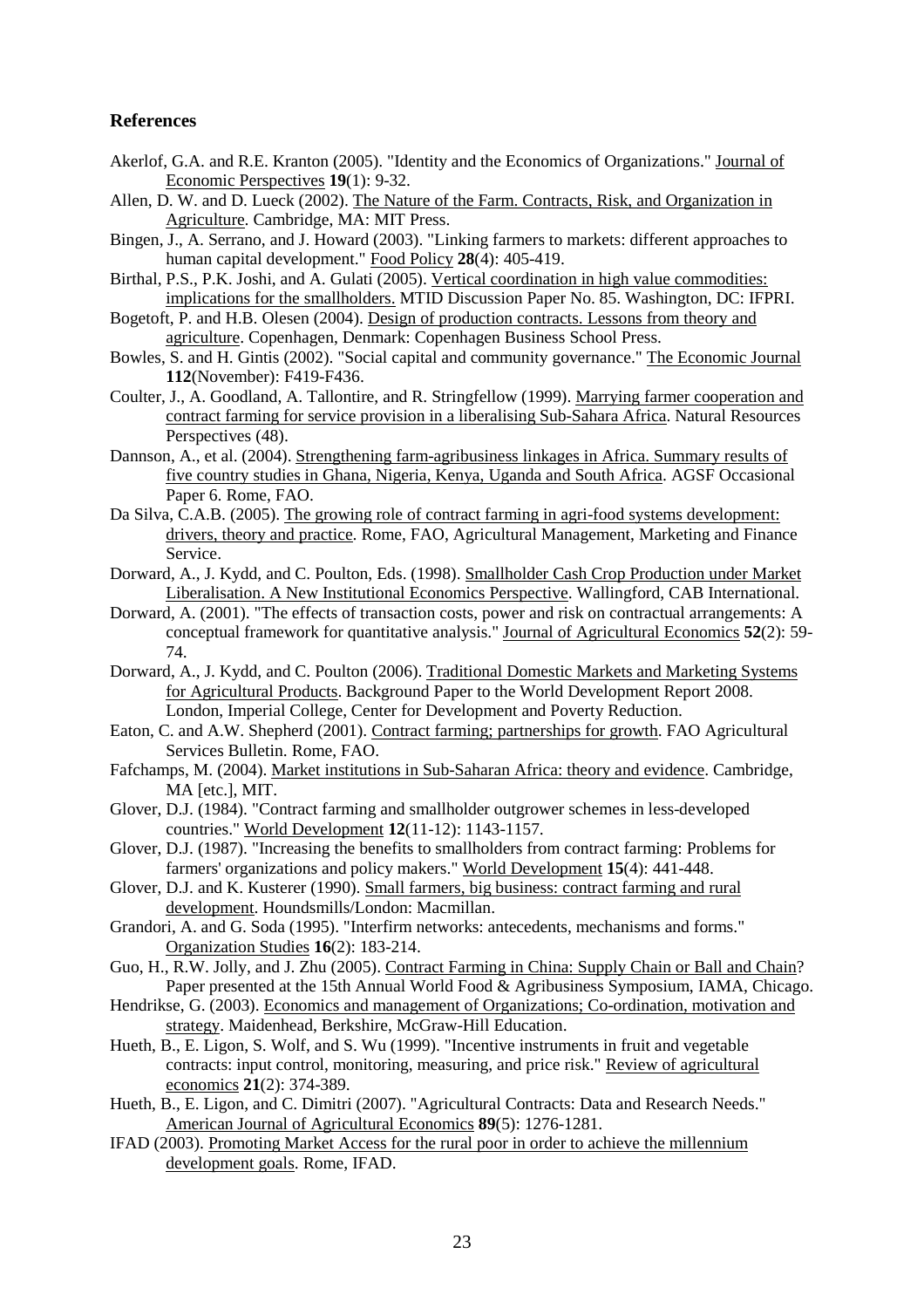- Keefer, P. and S. Knack (2005). Social Capital, Social Norms and the New Institutional Economics. In: C. Menard and M.M. Shirley (eds), Handbook of New Institutional Economics. Dordrecht, Springer: 701-725.
- Key, N. and D. Runsten (1999). "Contract Farming, Smallholders, and Rural Development in Latin America: The Organization of Agroprocessing Firms and the Scale of Outgrower Production." World Development **27**(2): 381-401.
- Kirsten, J. and K. Sartorius (2002). "Linking agribusiness and small-scale farmers in developing countries: is there a new role for contract farming?" Development Southern Africa **19**(4): 503- 529.
- Klein Woolthuis, R., B. Hillebrand, and B. Nooteboom (2005). "Trust, Contract and Relationship Development." Organization Studies **26**(6): 813-840.
- Little, P.D. and M.J. Watts (1994). Living under contract: contract farming and agrarian transformation in Sub-Saharan Africa. Madison [etc.], University of Wisconsin Press.
- MacLeod, W.B. (2007). "Reputations, relationships, and contract enforcement." Journal of Economic Literature **45**(3): 595-628.
- Martinez, S.W. and A. Reed (1996). From Farmers to Consumers; Vertical Coordination in the Food Industry. Agriculture Information Bulletin. Washington, DC, ERS/USDA.
- Masakure, O. and S. Henson (2005). "Why do small-scale producers choose to produce under contract? Lessons from non-traditional vegetable exports from Zimbabwe." World Development **33**(10): 1721-1733.
- Ménard, C. (2004). "The economics of hybrid organizations." JITE **160**(1): 1-32.
- Mighell, R.L. and L.A. Jones (1963). Vertical Coordination in Agriculture. Washington, DC, US Department of Agriculture, Economic Research Service, Farm Economics Division.
- Milgrom, P. and J. Roberts (1992). Economics, organization and management. Englewood Cliffs, NJ, Prentice Hall.
- Minot, N.W. (1986). Contract Farming and its effects on small farmers in less developed countries. MSU International Development Papers. East Lansing, MI, Michigan State University, Department of Agricultural Economics.
- Minot, N. (2007). Contract Farming in Developing Countries: Patterns, Impact, and Policy Implications. Case Study #6-3 of the Program: "Food Policy for Developing Countries: The Role of Government in the Global Food System". Ithaca: Cornell University, New York http://cip.cornell.edu/DPubS?service=UI&version=1.0&verb=Display&handle=dns.gfs&colle ction=
- Miyata, S., N. Minot, D. Hu (2007). Impact of Contract Farming on Income. Linking Small Farmers, Packers and Supermarkets in China. IFPRI Discussion Paper 00742. Washington, DC: IFPRI.
- Nooteboom, B. (2002). Trust: forms, foundations, functions, failures and figures. Cheltenham, UK, Edward Elgar.
- Pomareda, C. (2006). Contract Agriculture: Lessons from experiences in Costa Rica. Santiago de Chile: RIMISP.
- Poppo, L. and T. Zenger (2002). "Do formal contracts and relational governance function as substitutes or complements?" Strategic Management Journal **23**(8): 707-725.
- Porter, G. and K. Phillips-Howard (1997). "Comparing contracts: An evaluation of contract farming schemes in Africa." World Development **25**(2): 227-238.
- Poulton, C., A. Dorward, J. Kydd (2005). The Future of Small Farms: New Directions for Services, Institutions and Intermediation. The Future of Small Farms, Proceedings of a Research Workshop; Wye, UK, June 26-29, 2005. Wye, UK, IFPRI.
- Ramaswami, B., P.S. Birthal, P.K. Joshi. (2006). Efficiency and Distribution in Contract Farming: The Case of Indian Poultry Growers. MTID Discussion Paper No. 91. Washington DC, IFPRI.
- Reardon, T. and C.B. Barrett (2000). "Agroindustrialization, globalization, and international development. An overview of issues, patterns, and determinants." Agricultural Economics **23**: 195-205.
- Reardon, T. and J.A. Berdegue (2002). "The Rapid Rise of Supermarkets in Latin America: Challenges and Opportunities for Development." Development Policy Review **20**(4): 371-388.
- Royer, J.S. and R.T. Rogers, Eds. (1998). The industrialization of agriculture. Vertical coordination in the U.S. food system. Aldershot, Ashgate.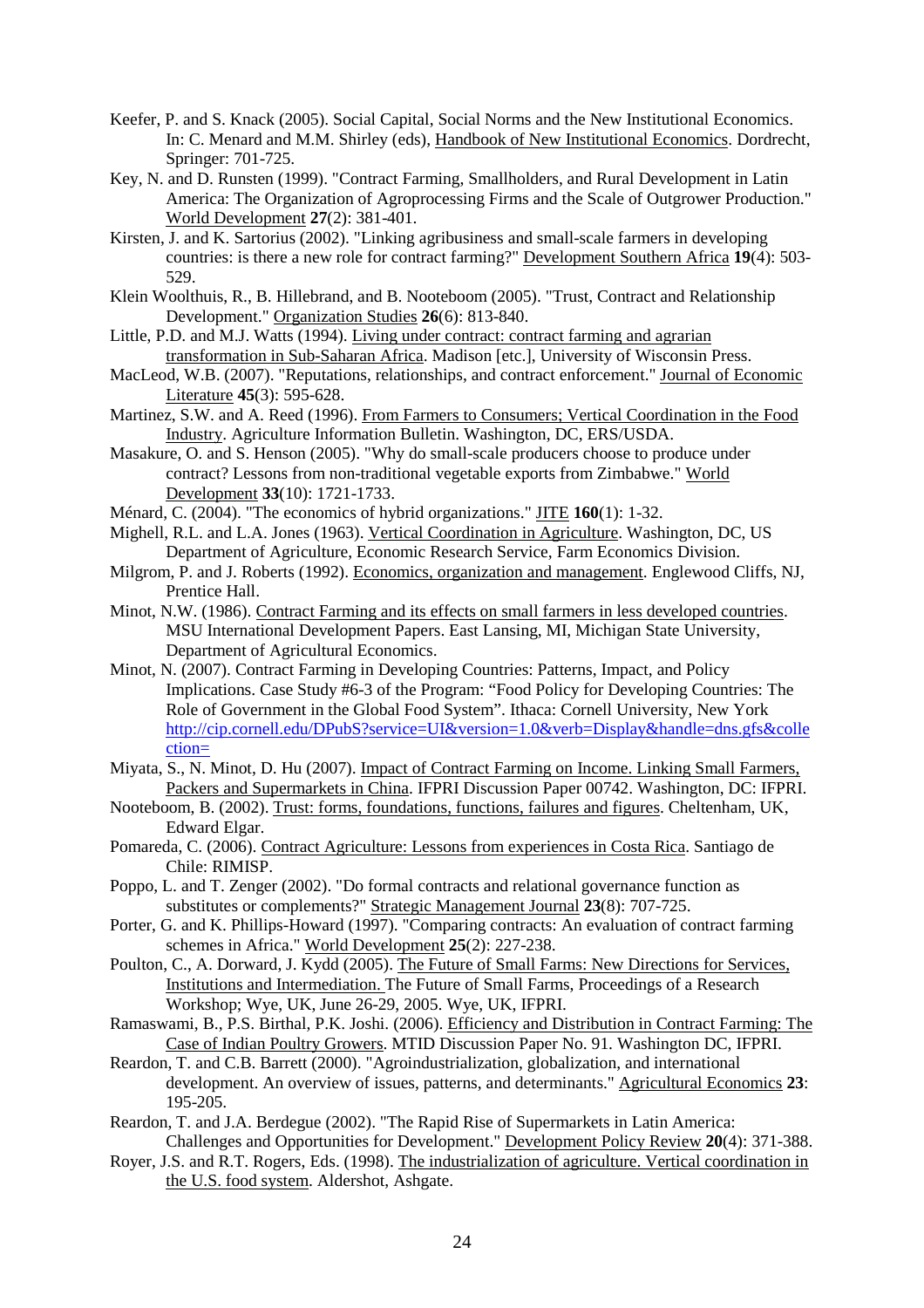- Runsten, D. and N. Key (1996). Contract farming in developing countries: theoretical issues and analysis of some Mexican cases. Santiago de Chile, Economic Commission for Latin America and the Caribbean (Report LC/L.989).
- Sáenz-Segura, F. (2006). Contract Farming in Costa Rica. Opportunities for smallholders? Development Economics. Wageningen, Wageningen University. PhD Thesis.
- Sautier, D., H. Vermeulen, M. Fok, and E. Bienabe (2006). Case Studies of Agri-Processing and Contract Agriculture in Africa. Santiago de Chile: RIMISP.
- Sheldon, I. (1996). "Contracting, Imperfect Information, and the Food System." Review of agricultural economics **18**(1): 7-19.
- Shepherd, A.W. (2005). The implications of supermarket development for horticultural farmers and traditional marketing systems in Asia (revised paper). FAO/AFMA/FAMA Regional Workshop on the Growth of Supermarkets as Retailers of Fresh Produce. Kuala Lumpur.
- Simmons, P. (2002). Overview of Smallholder Contract Farming in Developing Countries. ESA Working Paper Rome, FAO.
- Simmons, P., P. Winters, and I. Patrick (2005). "An analysis of contract farming in East Java, Bali, and Lombok, Indonesia." Agricultural Economics **33**(s3): 513-525.
- Singh, S. (2002). "Contracting Out Solutions: Political Economy of Contract Farming in the Indian Punjab." World Development **30**(9): 1621-1638.
- Sonntag, B.H., J. Huang, S. Rozelle, and J.H. Skerritt (2005). China's agricultural and rural development in the early 21st century. ACIAR Monograph. Canberra, Australian Centre for International Agricultural Research.
- Stinchcombe, A.L. (1985). "Contracts as hierarchical documents." In: A.L. Stinchcombe and C.B. Heimer (eds.) Organizational Theory and Project Management. Administrating Uncertainty in Norwegian Offshore Oil. Oxford, Oxford University Press (of Norwegian University Press): 121-171.
- Warning, M. and N. Key (2002). "The Social Performance and Distributional Consequences of Contract Farming: An Equilibrium Analysis of the Arachide de Bouche Program in Senegal." World Development **30**(2): 255-263.
- Williamson, O.E. (1985). The Economic Institutions of Capitalism. Firms, Markets, Relational Contracting. New York, Free Press.
- Williamson, O.E. (1991a). "Comparative Economic Organization: The Analysis of Discrete Structural Alternatives." Administrative Science Quarterly **36**(June): 269-296.
- Williamson, O.E. (1991b). "Strategizing, Economizing, and Economic Organization." Strategic Management Journal **12**: 75-94.
- Wolf, S., B. Hueth, E. Ligon (2001). "Policing Mechanisms in Agricultural Contracts." Rural Sociology **66**(3): 359-381.
- World Bank (2007). World Development Report 2008: Agriculture for Development. Washington, DC, The World Bank.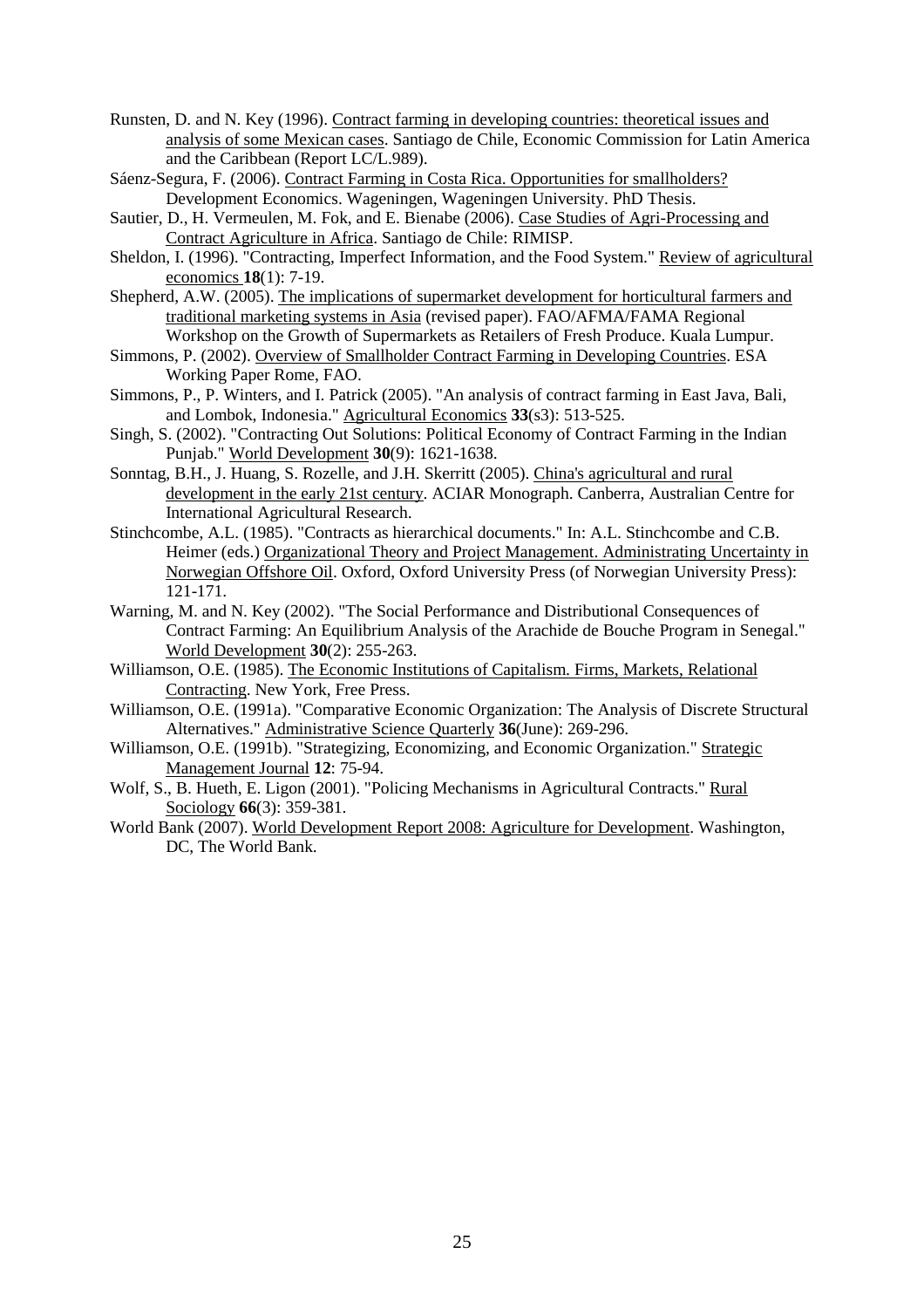## **Appendix 1. Advantages and disadvantages of contract farming**

In the literature on CF in developing countries, CF is considered as a way to allocate risk between producer and contractor, as a solution to market failure, particularly in the inputs market, and as an institutional arrangement to reduce transaction costs (Dorward et al., 1998; Key and Runsten, 1999; Eaton and Shepherd, 2001; Dorward, 2001; Kirsten and Sartorius; 2002; Simmons, 2002; Masakure and Henson, 2005; Da Silva, 2005). CF has a number of benefits and costs for farmers as well as for contractors. In this section we just list the costs and benefits of CF that have been mentioned in the literature, without referring to the theoretical or empirical basis of the arguments.

#### *Advantages for farmers*

For the producer, CF can solve a number of problems related to risk, high transaction costs and missing markets when compared to spot market transactions.

- Market access can be improved, while risks and costs related to market access may be reduced. Market risks and transaction costs such as caused by uncertainty about contractors and prices are reduced, as contracts provide a guaranteed outlet and typically specify at the beginning of the growing cycle the prices to be paid at product delivery. Thereby, income stability is obtained, particularly if the contract is a long term contract or can easily be renewed.
- Production risks can be reduced as contracts often include agreements on the provision of appropriate inputs and technical assistance.
- The contractual agreement usually includes the provision of inputs by the contractor, thus reducing transaction costs caused by uncertainty about the availability and quality of inputs. Failures in input markets are circumvented by such direct provision and the economies of scale allowed by the larger purchases of inputs by the contractor can be passed on to farmers via reduced costs.
- Contracts commonly include provisions on technical assistance, often to help farmers to raise product quality and thus obtain a higher product price. Without such assistance, farmers may not be willing or able to venture into innovative crop and livestock enterprises as these involve higher risks. At the same time, this technical assistance can enhance farm production and the management skills of the farmer, and spill-over effects might happen if farmers also have non-contracted crop and livestock activities.
- Access to credit is enhanced. Under a resource providing contract, working capital is supplied in kind, via input provision, by the contractor. Such transaction is guaranteed by the commercial commitment between farmer and contractor. By the same token, access to credit for both working capital and fixed capital is enhanced in the case of market specification contracts, because banks may accept the contractual commitment as a sufficient guarantee for the granting of loans.

These advantages of contract are particularly relevant when farmers choose to produce specialties, as these high-value crops entail higher production and marketing risks and higher investments. Contracts may reduce marketing risks as they provide a guaranteed market with often a minimum price, and may reduce production risks as the contractor provides inputs and technical assistance.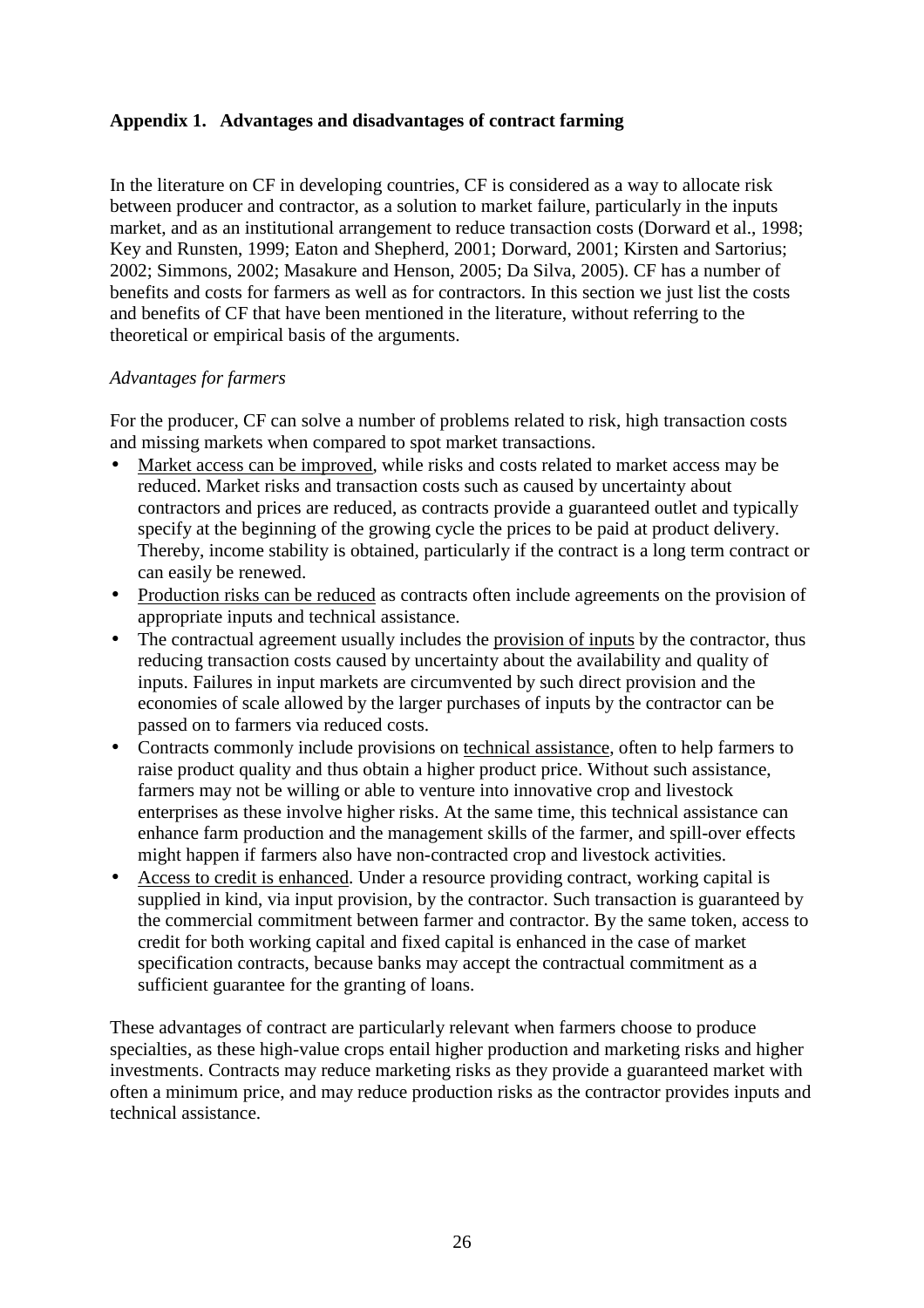## *Advantages for contractors*

The advantages for the contractor also fall in the categories of reduced risk, fewer market failures and reduced transaction costs.

- Contracts reduce transactions costs. Buying on a spot market entails higher screening and selection costs for the contractor than under CF, because under the latter the contractor can influence the production process (indirectly by providing inputs, and directly by managing the production), but also because contract provides an opportunity for repeated interaction which generates information on the actions and products of particular producers.
- Contracts reduce coordination costs for contractors, as a greater regularity of agricultural product supplies makes possible a better coordination of in-house processing activities and better alignment with the demands of their own customers. This advantage is particularly important from a supply chain perspective, where transactions upstream are linked to transactions downstream.
- By providing technical assistance to the farmers, the contractor can obtain more uniform products, which is important for the processing industry but also supplying supermarkets.
- Technical assistance helps to raise product quality and to strengthen compliance to quality and safety requirements.
- Contracts reduce the risk of obtaining sufficient produce at the right time and of the right quality, which may be crucial for processing but also for traders that have entered supplying schemes for supermarkets.
- By providing inputs to all of the contracted farmers, inputs costs per unit are reduced for the farmer, thus allowing lower output prices.
- By contracting with small farmers contractors can benefit from the advantages of family farms, particularly for labour intensive crop and animal production system.
- Access to credit and subsidies may be facilitated for the contractor, as the reduction of risks in the firm's supply chain and the economies of scale associated with contracting operations are conditions that in principle increase a financing institute's willingness to lend.

# *Disadvantages for farmers*

There is also a strand of literature that is quite critical of CF as it leads to a number of disadvantages for the producer. These disadvantages include farmers' loss of autonomy (i.e. increasing dependency and chance of becoming exploited) and increased production risk (Singh, 2002; Kirsten and Sartorius, 2002). Most of the negative effects of CF result from the fact that the relationship between individual farmers and the contractor is uneven, the latter often in a position to exercise power and non-competitive conduct in imposing the terms of the contract (Porter and Phillips-Howard, 1997; Poulton et al., 1998).

- Contractors might renege on contractual terms if market circumstances change. For instance if market prices at product delivery time are substantially different from prices agreed in the contract, contractors may force renegotiation or may just reject product delivered. Such hold-up could be 'justified' by claiming non-conformity to quality regulations. For farmers it is usually impossible or at least very costly to check the appropriateness of the contractor's claim.
- Contractors might intentionally avoid transparency in the price determination mechanisms of the contract, making it very difficult for the farmer to assess whether he has received a proper remuneration.